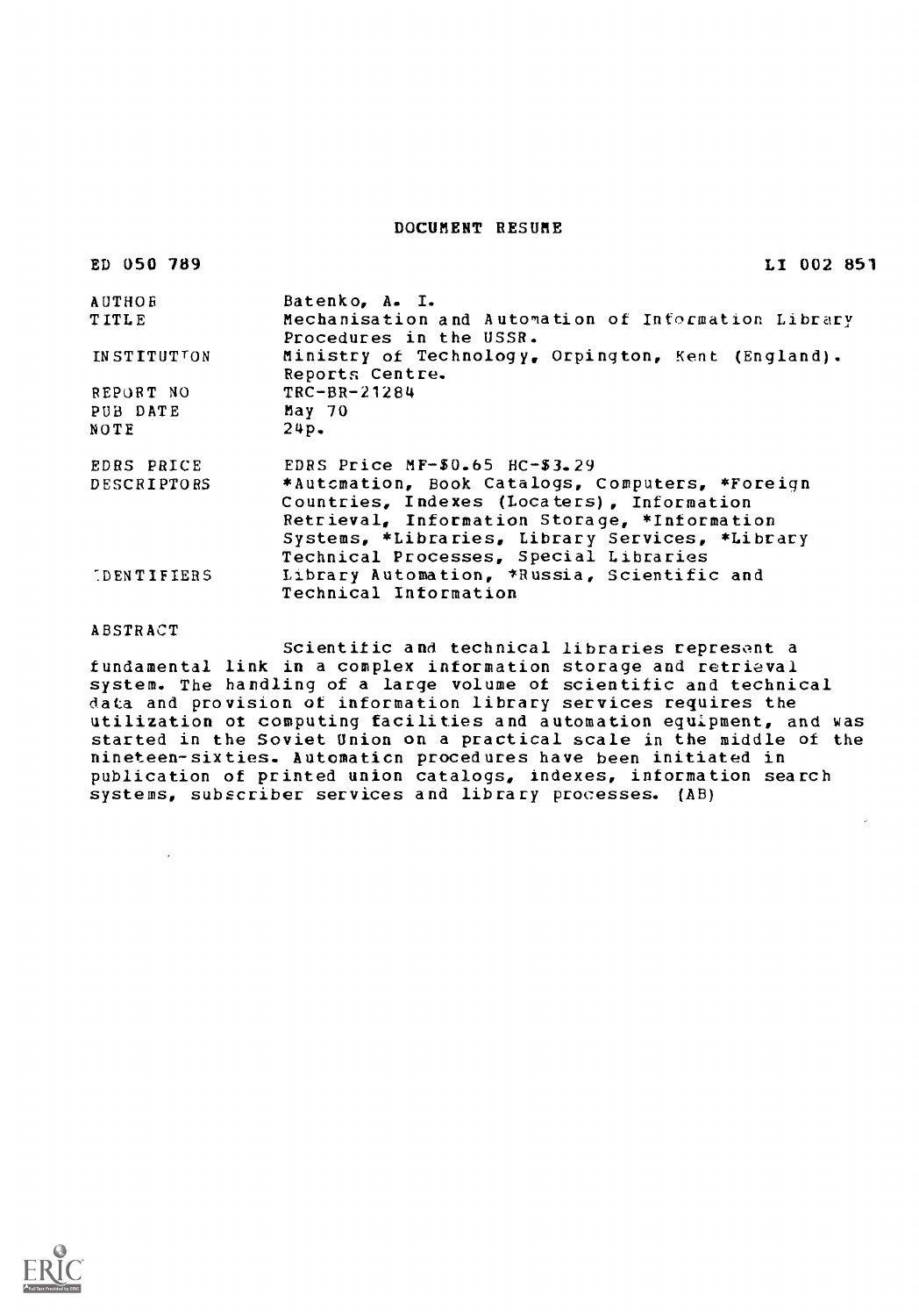$\ddot{\mathbf{C}}$ 

 $\sim$   $\sim$ 

U.S. DEPARTMENT OF IRELTH. EDUCATION<br>
OFFICE OF EDUCATION<br>
THIS DOCUMENT HAS BEEN REFRODUCED<br>
THIS DOCUMENT HAS USED AT THE PERSON OR<br>
ORGANIZATION DORING THE PERSON OR<br>
ORGANIZATION OR OPINIONS STATED DO NOT NECES<br>
SARILY

TRC-BR-212184

# STATE OF THE ART REVIEW

# "MECHANISATION AND AUTOMATION OF

## INFORMATION LIBRARY PROCEDURES

IN THE USSR"

by

A. I. Batenko

GPNTB USSR

May 1970

TP 2471 October 1970

 $\boldsymbol{\mathcal{I}}$ 

 $\frac{1}{2}$  $\infty$ Ministry of Technology Translation  $\boldsymbol{\omega}$  $\ddot{\mathbf{0}}$ پ

Issued by Ministry of Technology Reports Centre St, Mary Cray Orpington, Kent, BR5 3RE.

Price 8s

医气肿病 计分散仪 医克里奇氏囊造影

 $\frac{1}{3}$ 

 $\frac{1}{4}$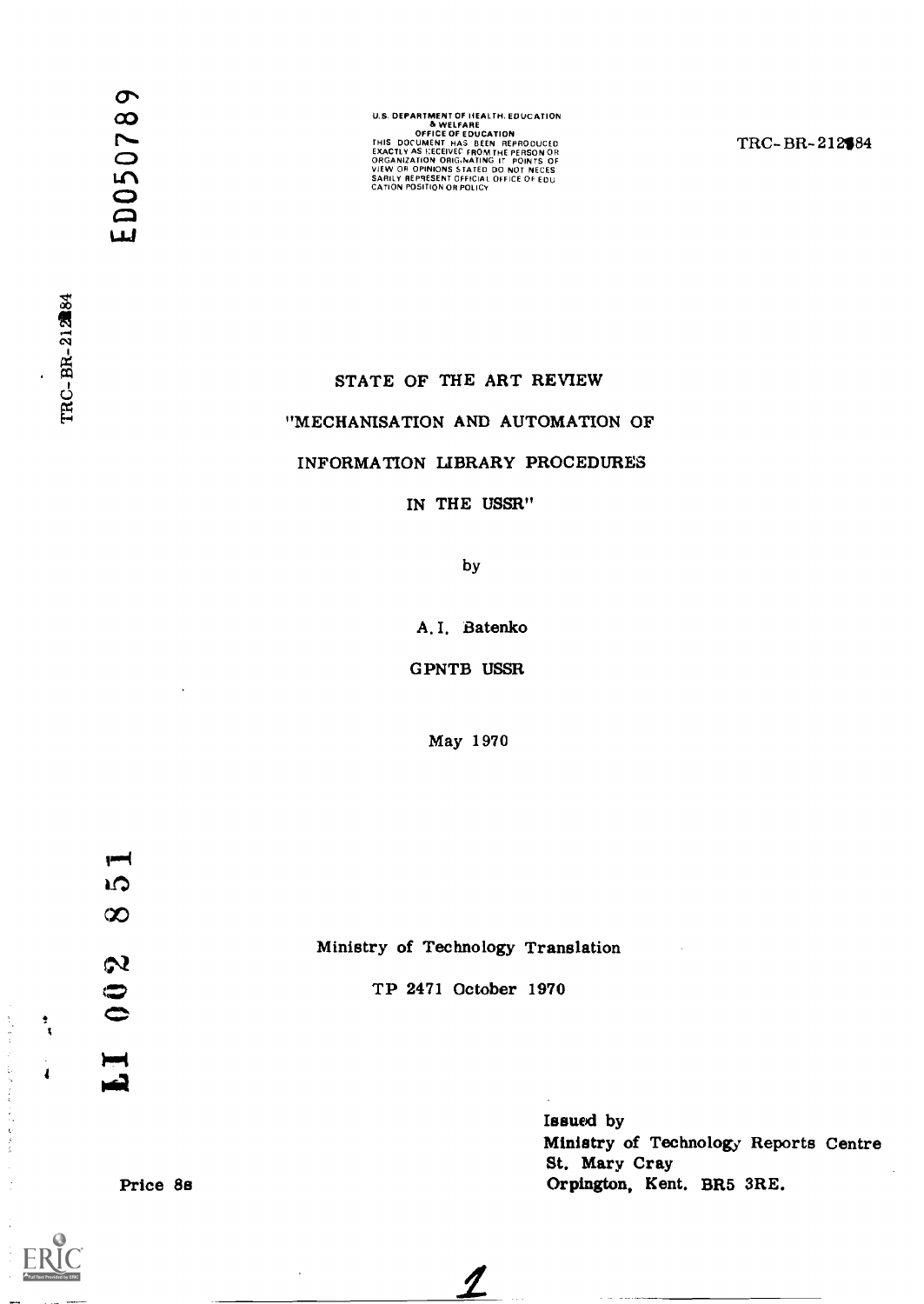TP 2471 STATE OF THE ART REVIEW **'MECHANICATION & AUTOMATION OF INFORMATION LIBRARY PROCEDURES IN THE USSR'** A I BATENKO Translation

GPNTB SSSR,MAY 1970

In the field of scientific and technological information eervices, an important part is played by scientific and technical and technological libraries, representing one of the fundamental links in a complex information system for storage and retrieval.

The successful operation of scientific and technological information services at each level of this General State System depends in great measure on the efficient utilisation of the resources in printed books and periodicals of the specialised library organisations and also their great experience and facilities for serving scientists and expert technologists. At the same time the benefits of specialised libraries within the functioning of a united system of scientific and technological information services, is considerably enriched by the inclusion in their resources of unconventional sources of information of various kinde each as reports from scientific and technological research establishments, deposited manuscripts, and the like.

In a complex system of scientific and technological information storage and retrieval, the specialised libraries have the function of creating and maintaining a specialised information service, ie the establishment and use of source collections of data and effioient general user ervices based on these. At the present day, the specialised libraries in the Soviet Union, which occupy an important position at all levels of the system of scientific and technological information storage and retrieval in the Soviet Union, are expending enormous efforts in spreading among scientists and technologists data on the most recent attainments in science and technology, as well as advanced Soviet and foreign industrial progress. They have indeed become an indispensable component of a system of scientific and technological information services, with a structure based

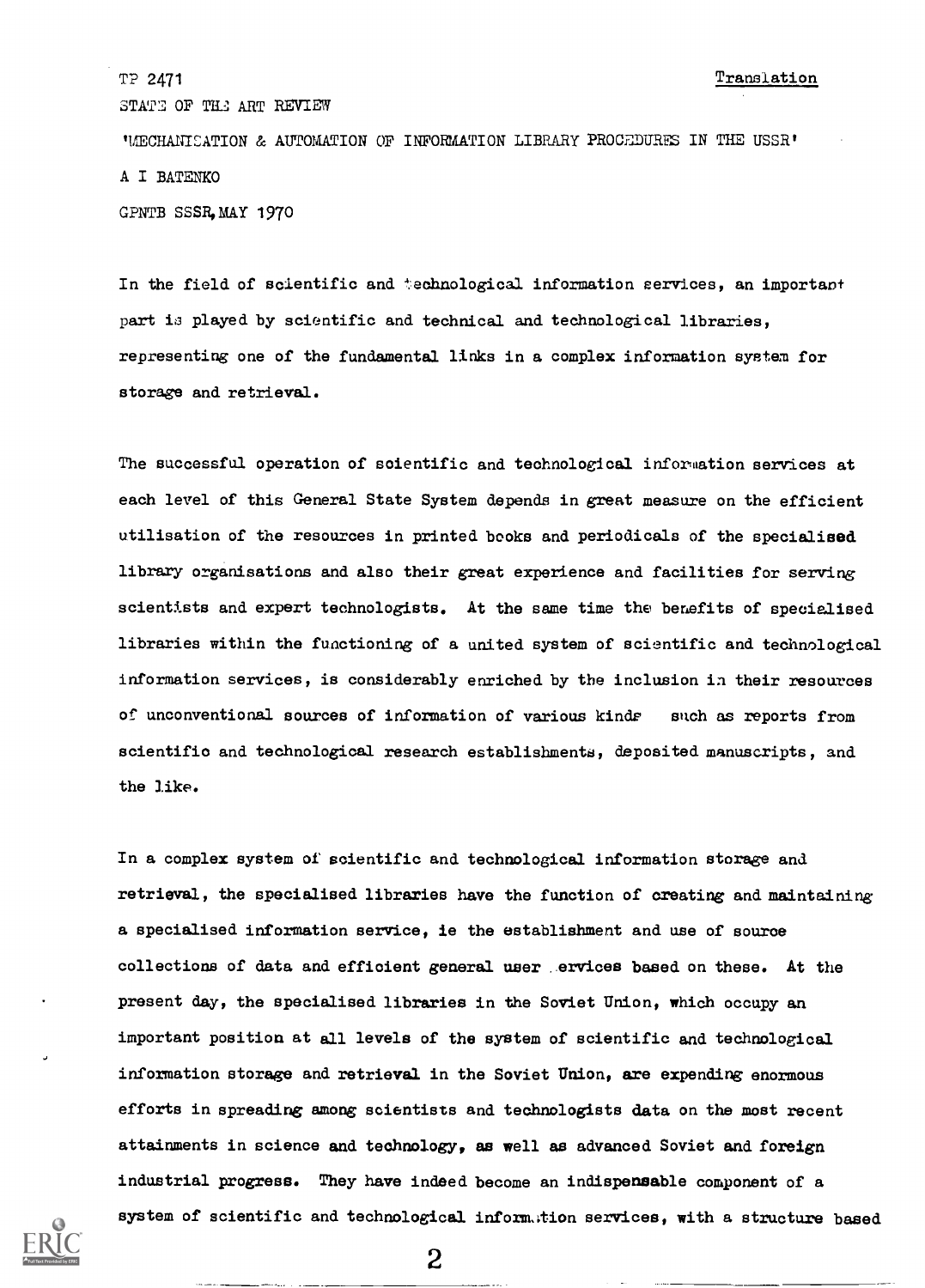on the principle of branch organisations combined with the centralised system for Information storage and retrieval at the higher level.

One of the all-Union centres of information and library services is the beate Public Scientific and Technological Library of the USSR, which acts simultaneously as a centre for research and methodology. At the level of main branch information establishments, there are about 60 scientific and technological libraries. The total number of scientific and technical libraries, in scientific research establishments, project and planning offices, and industrial undertakings, is 50,000.

The handling of a large volume of scientific research data and the requirements of incorporating data from neighbouring branches of science and technology, now require the setting up of a data-storage and retrieval organisation using  $\rightarrow$ latest advances in means of collecting, evaluating and distributing of information cum-data, principally utilising automation and mechanisation in data-processing. These considerations apply also to the information library services.

The development and intr duction of computing facilities and automation equipment, using computer resources, was started in the Soviet Union on a practical scale, in the middle of the nineteen-sixties.

This work started almost simultaneously in the leading libraries of national importance, in the State Public Scientific Technological Library of the USSR (GPNTB), in the VILenin State Library of the USSR, and in the all-Union State Library of Foreign Literature (VGBIL).

Following on the large, State and all-Union libraries, several republican libraries. were oo-opted for the solution of these problems. These were the



2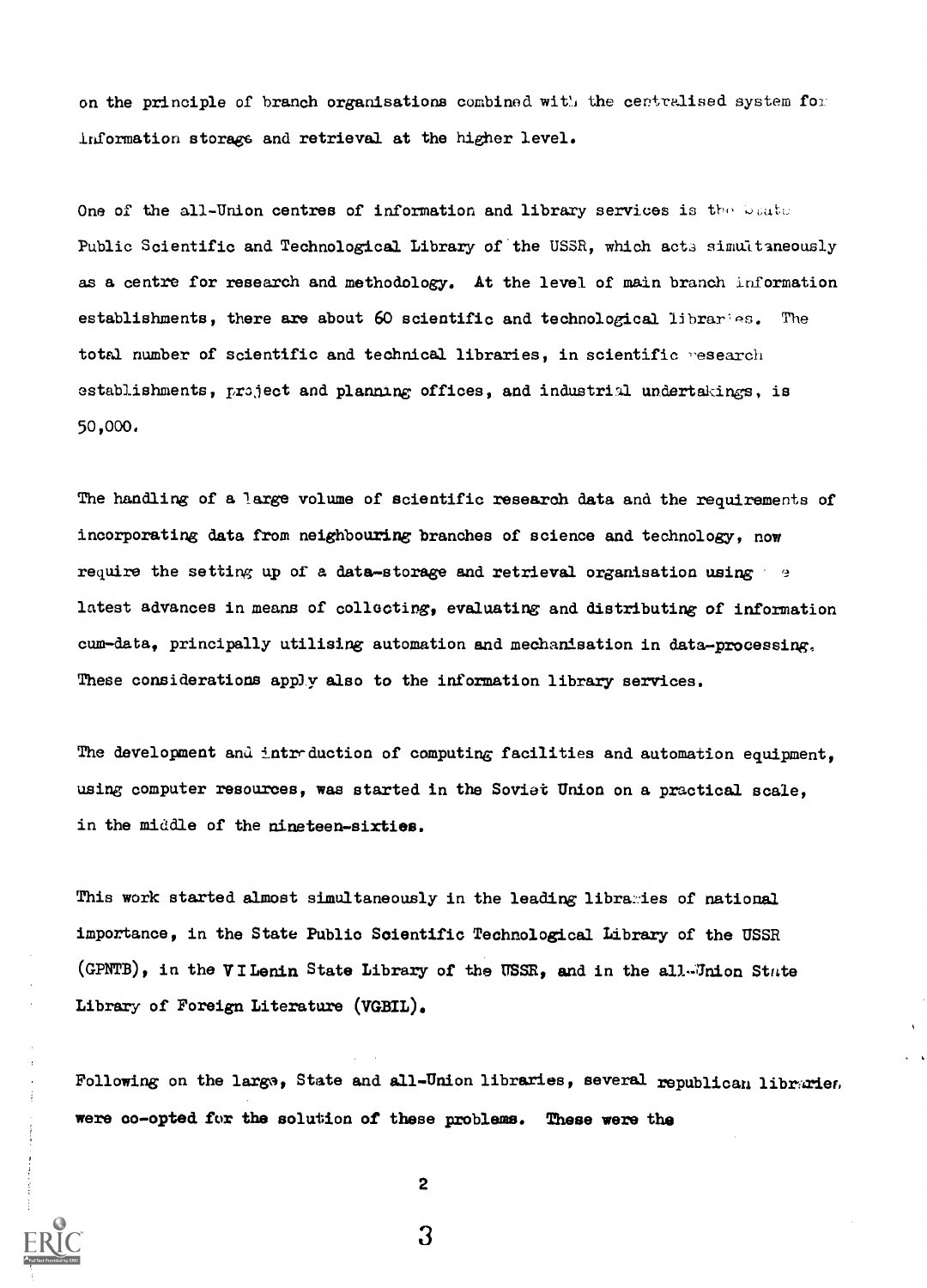the Saltykiv-Shschedria State Public Library, the libraries of the Lithuanian SSR, and others; as well as a number of libraries of the Higher Educational Establishments coming under the Academy of Sciences of the USSR system.

Scientific research and experimental design activities are being carried out in 3 fundamental directions:

the automation and mechanisation of ndividual sections of the library services (conveying books from storage to is ue counter, count of visitors, book issuing, etc);

design of semi-automated equipment for library processes; development of large, automated information-library systems.

In the third line of development principal attention was given to the automation of such operations as:

issue of printed union  $c\epsilon$  alogues and various indexes to these; issue of 'signal' bibliographical data (fast alerting publications) quickly by electronic computing means;

provision of an efficient information reference and directory system for specialist users;

establishment of data-search and retrieval systems (IPS) for retrospective search of bulk data;

select.ive distribution of information by electronic computing means, which is substantially an attempt to ensure more convenient and rapid access to sources of scientific and technological data; creation of a system of recording and controllirg the issue and return of source literature, as well as a series of problems associated with preparation and programming of data for computerisation (indexing, coding

etc) and presentation of results (layout and typography of different printed editions and reference data).

The development of an automation system for library and bibliographical procedures

4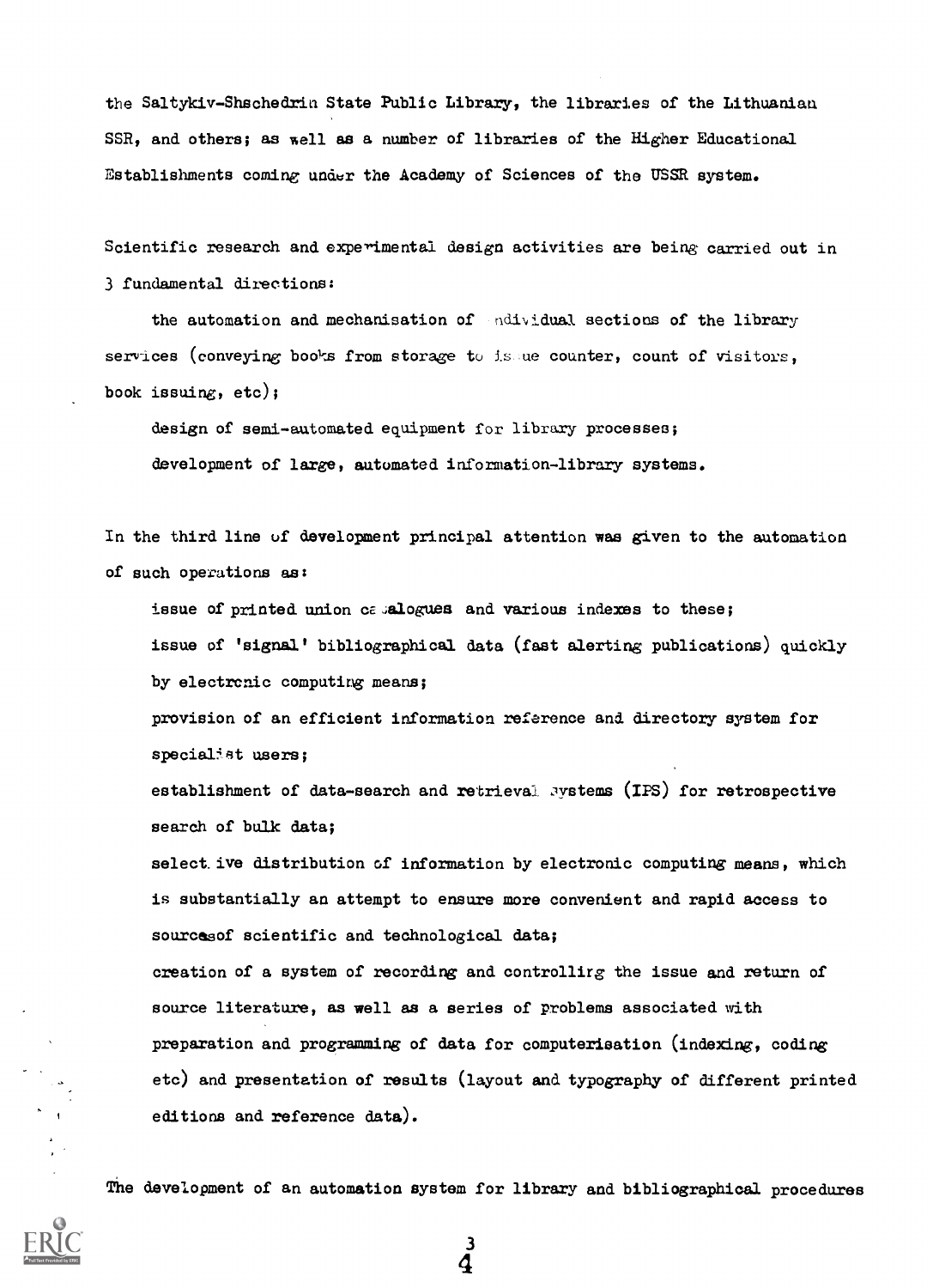is conducted with due regard to their proper place in the structure of the national network of library services and within the framework of a national system of scientific and technological information and is co-ordinated by the State Committee of the Council of Ministers of the USSR for Science and Technology through the Interdepartmental Commission on Co-ordination of the Activities of Special, Scientific and Technical Libraries.

We give below brief characteristics of the development of individual procedures (in the sphere of automation) of the library and bibliographical services.

#### PUBLICATION OF PRINTED UNION CATALOGUES

During 1968-69, under the auspices of the GPNTB, the V I Lenin State Library completed draft issues of printed union catalogues, with a multiple-aspect system of special indexes.

OPNTB USSR have issued 2 draft catalogues, and is proceeding with the issue of a 'Union Catalogue of Foreign Literature on Natural and Technical Sciences, Agriculture and Medicine, received by the libraries and establishments of the USSR Scientific and Technical Literature Service'. At the present time, information on new entries are supplied by 1360 libraries. The monthly average of information received, amounts to about 8,000 new, foreign books on the natural sciences, the engineering sciences, agriculture and medicine. Thus, the annual volume of an all-Union catalogue comprises no less than 75,000 titles of hecks (not counting periodical publications).

The fundamental requirements for printed Union catalogues (15K) are useability and completeness of data - to allow quick identification of the location of each actual foreign, scientific-technological publication contained in any library of the USSR.

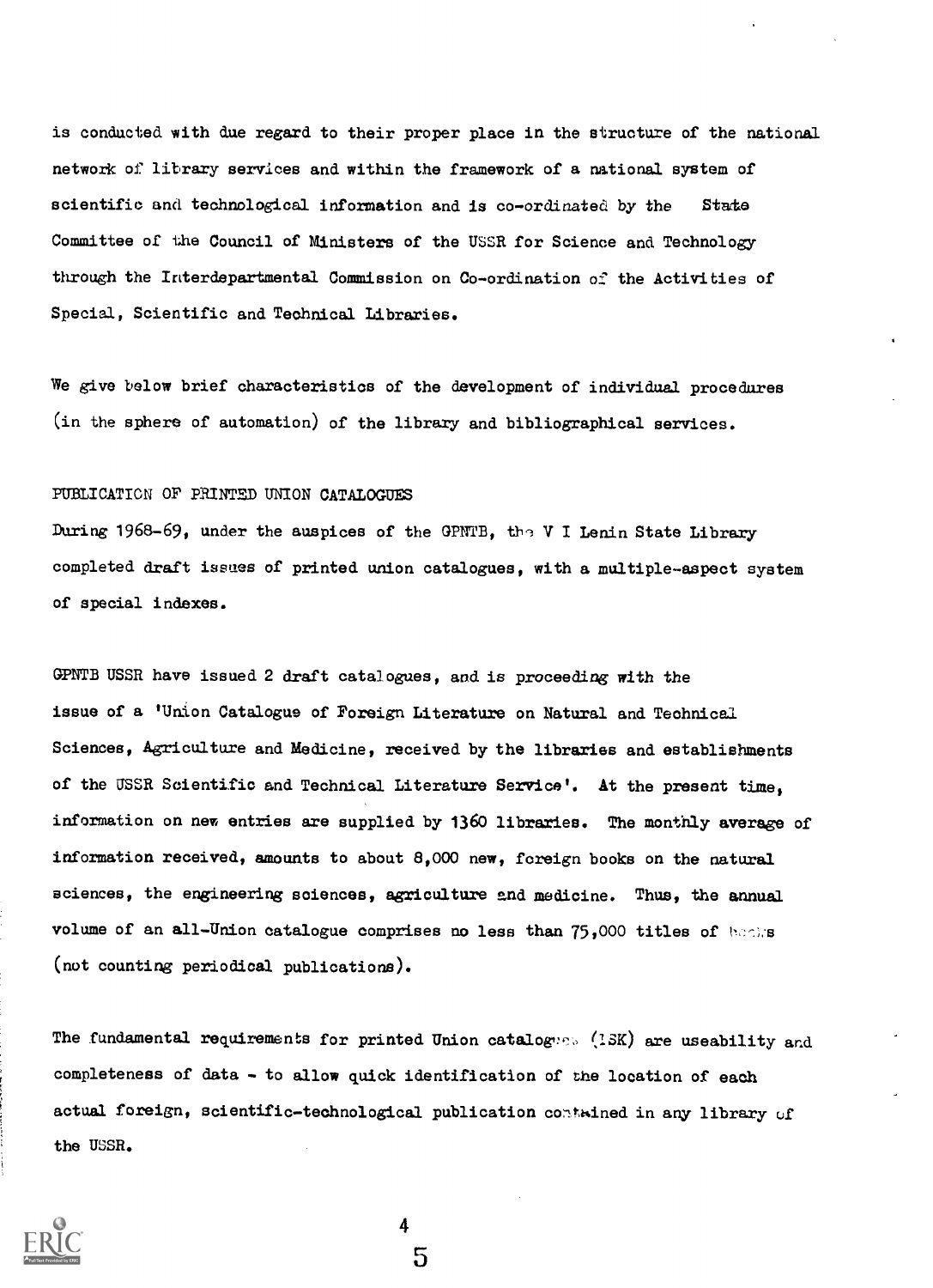The catalogue includes an alphabetical author index, with joint authors and editors, and a systematic index to the edition section, with particulars of the titles of the different parts of the editions.

The information is supplied by the participating libraries in the form of bibliographical description  $(B0)$ , on punched cards, to the section of the information on stock-holding of the GPNTB USSR, where each entry is checked for correct makeup And indexing and compared for duplication. If the card index of receipts contains a similar card, the special code is added to the new entry card; otherwise it is given a registration number until classified by the computer. There, the entry is also classified by language and the alphabetical entry in the particular entry. After this, all entries are coded in accordance with a machine-readable format.

Depending on the method chosen for'the presentation of the data to be fed to the computer, the fundamental features of the system can be modified for speed, required memory capacity, facilities for information search, etc.

The method for a fixed (rigid) format applibable to a BO, lays down a fixed layout for the-descriptive elements in relation to one another and also a fixed number of symbols, from which may be derived the whole description, or any one of its elements.

This method is relatively simple in application to a particular task, simplifies program development for the computer, increases the speed of the system, but has substantial defects. It requires an increasing volume of memory capacity, imposes rigid limits on the length of the document to he fed to the computer as well as on the length and content of the elements of the document, all of which are necessary for a universal and flexible system.

The second method is that fields of variable length which it is considerably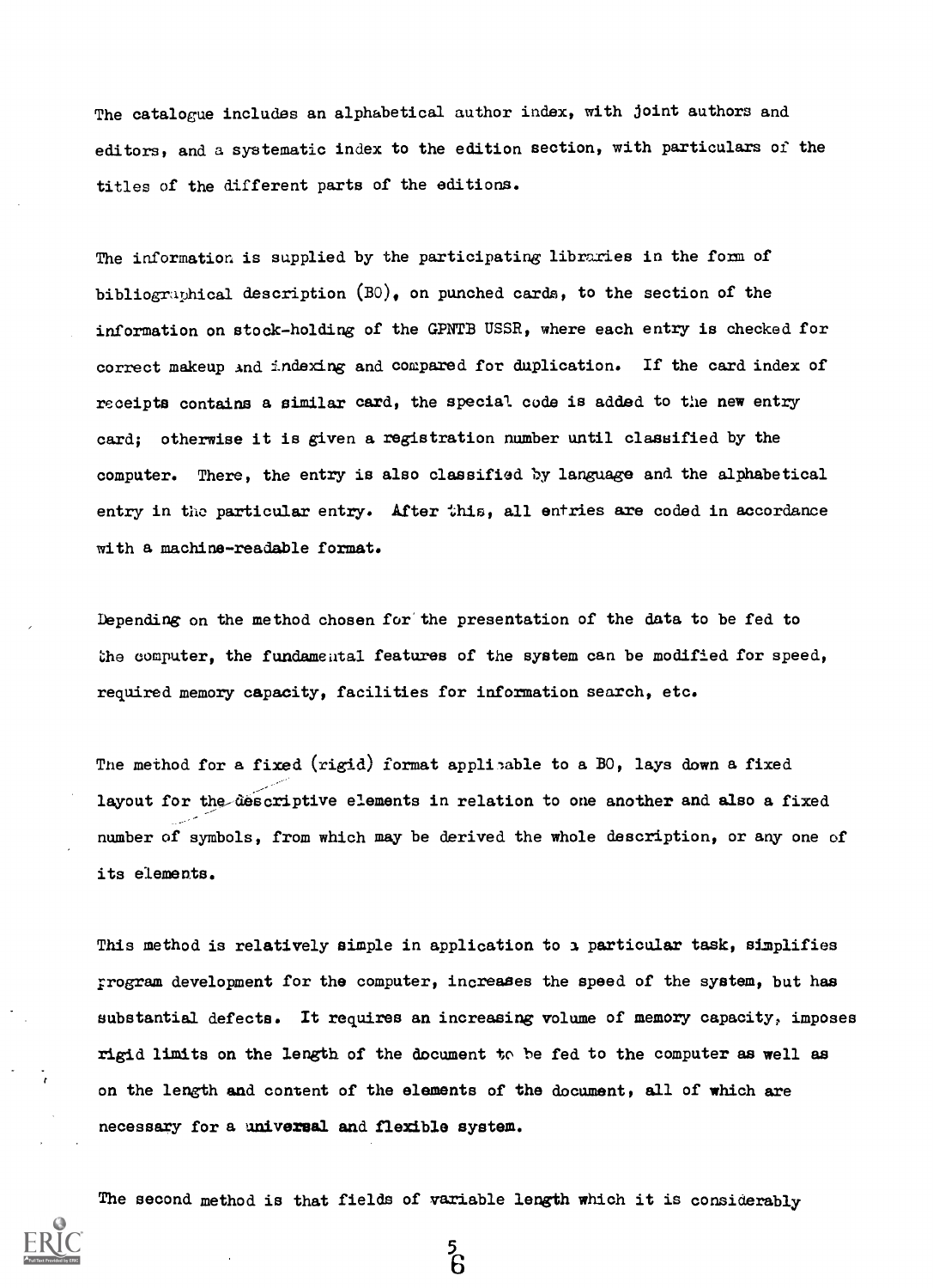more complicated to realise, but has practically unlimited possibilities for the inclusion of additional elements and features in the document; and consequently allows the universal applicability of the processing system.

For these reasons, the developers of the printed catalogues rejected the fixed format for the entry while retaining certain restrictions in regard to document length and other features. The operating programs have been drawn up to meet a number of specific requirements, in particular:

The entries to be classified may be of varying length, within the limits of 100; 1,000 alpha-numerical characters.

The classification in depth of the entry should cover not less than 180:200 alpha-numerical characters.

Organisational markers have no fixed location in the format; their location and limits are determined by special symbols or marks, and separators.

In the development of the Printed Union Catalogue system particular importance has been attributed to the problems of syntactic control of the documents to be entered into the computerised system. To prevent the introduction of errors a program for syntactic control was set up for verifying the entries for the presence of the necessary elements.

In the event of an essential element being missing, or incorrect editing for print, an error card is produced with a note of the nature of the error. Incorrectly punched cards are completely re-processed. In the end the magnetic tape contains all the data received over a specified period (1 month).

The information is then sorted alphabetically and each entry is given a number. After producing the basic series and the corresponding indexes, the computeprinted originals are passed to the editorial branch where they are collated and corrected. The corrected material is passed to the printers where they are collated and corrected. The corrected material is passed to the printers where

7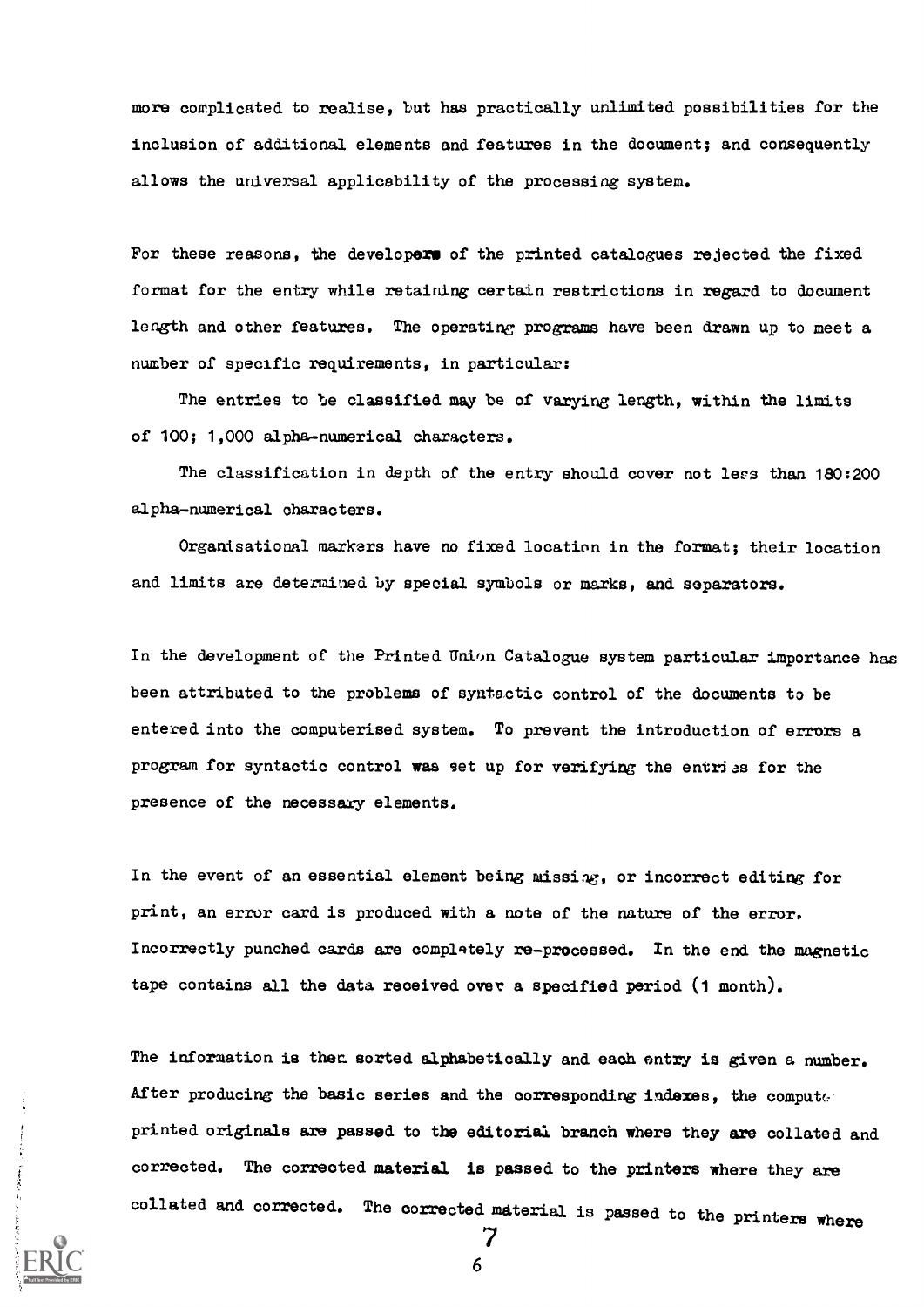they are photo-offset on rotary presses and bound. The Printed Union Catalogues are then distributed to the subscribers.

The system was operated with a MINSK-22 electronic computer equipped with 'Supertyper' automatic typewriters, also used for preparation of input data, and with an expanded set of peripheral units.

At the present time the programme for preparatory automation of catalogue documents is being perfected and simultaneously with the alphabetical series, a systematic series by UDC numbers will be published.

The establishme.tt in the country of a single system for information services raised the question of classifying all the published and unpublished scientific and technological documents under a single system which would cover all branches of knowledge, ie should be universal in content. In the USSR the accepted system has been the Universal Decimal. Classification (UDK).

At the V I Lenin State Library of the USSR, attention is principally directed to the compilation of machine catalogues in printed-book form and questions of search and retrieval of information by various aspects including incomplete data.

One of the search criteria is founded on the principle adopted by the V I Lenin State Library, is the system of library and bibliographical classification (BBK).

Up to now, there have been issued experimental specimens of printed catalogues (alphabetical, systematic and subject) based on a limited number of catalogue entries. A complete bibliographical entry from a standard catalogue card and all storage references of the V I Lenin State Library are input into the computer. The catalogue entries fed to the electronic computer are analysed into fields of fixed and varying length. Priority signs for arranging catalogue

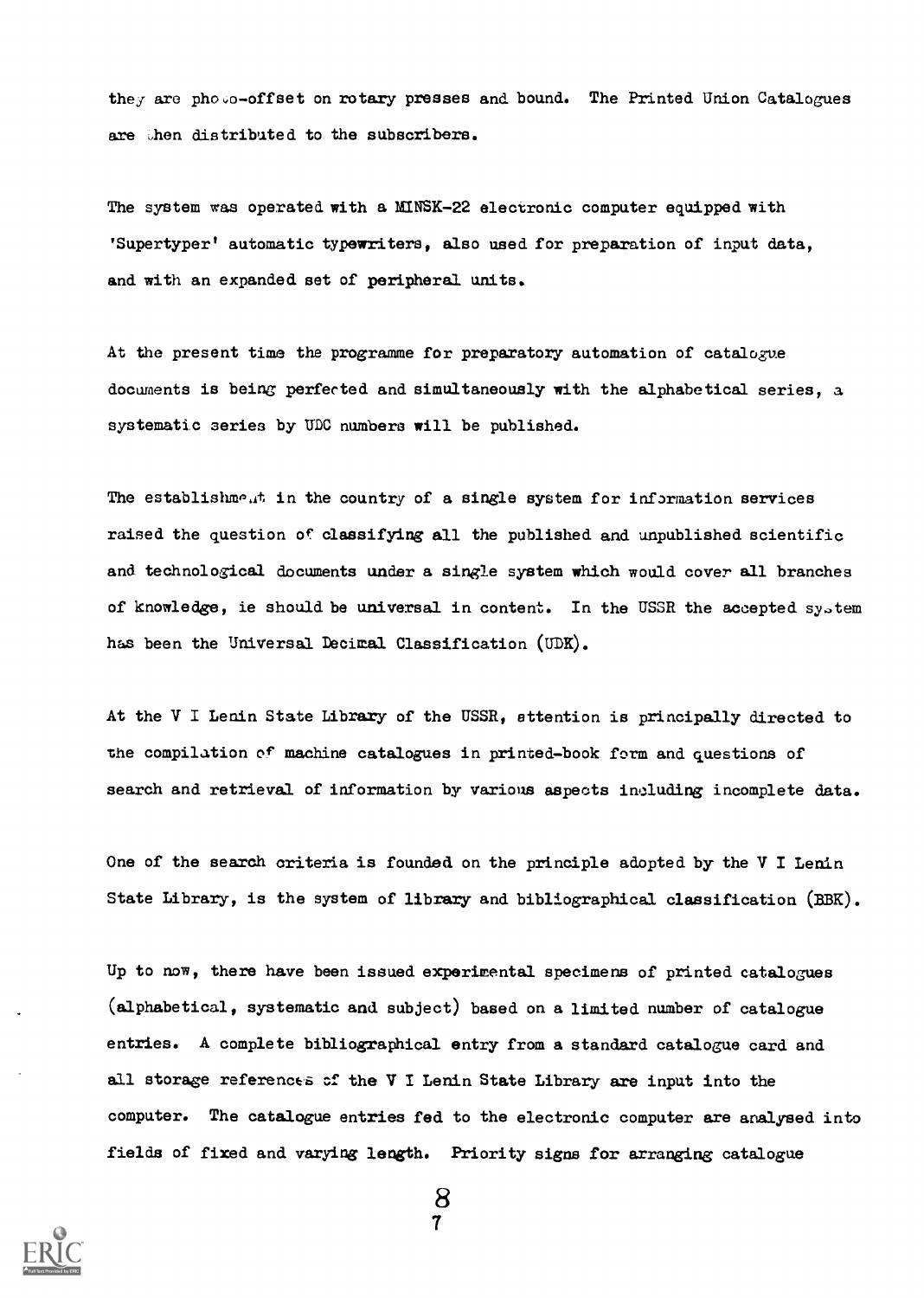descriptions in different catalogues are established. A number of difficulties in particular due to the inadaptability of the classification systems to the algorithms of a machine search, eg the different quantity of signs corresponding to the same depth of detail search, have been identified. It is proposed that the frequency of issue of the catalogues will he fortnightly, from the last cumulation. The experimental issue of the catalogue was based on the MINSK-22 computer using data from Soviet equipment (input from punched tape). Thereafter it is proposed to use imported equipment, in particular OPTIMA-527 & 528 SUPERTYPERS 'SCHREIBAUTOSTATS' etc. The same applies to TsPU units, but their capabilities are usually restricted, the type quality is markedly worse than printing type, and they are comparatively expensive.

The VGBIL in developing the methodological foundations of the publication of catalogues has used a numerical system of processing and publishing catalogues information on printed sources.

In December 1968, the MINSK-23 series computer was used to produce an experimental machine catalogue contsining 1,045 published titles, received in 150 libraries in the country, the su-called 'Union Bulletin of New Foreign Books, Received in Libraries of the USSR'.

Special numerical indexes were used to facilitate the search for the location of registered books received. This experimental i sue includes 2 indexes: a numerical index (SNU) and a regional numerical index (RNU).

The SNI is a consecutive list of registration numbers allocated to books in the all-Union printed catalogue of foreign books and the code numbers of the libraries in which they are held. Such a brief numerical list allows cumulative inclusion of the data in the SNU by means of a computer. Thus, all information on the location of every book received can be concentrated in one place. The following are the principal merits of the SW records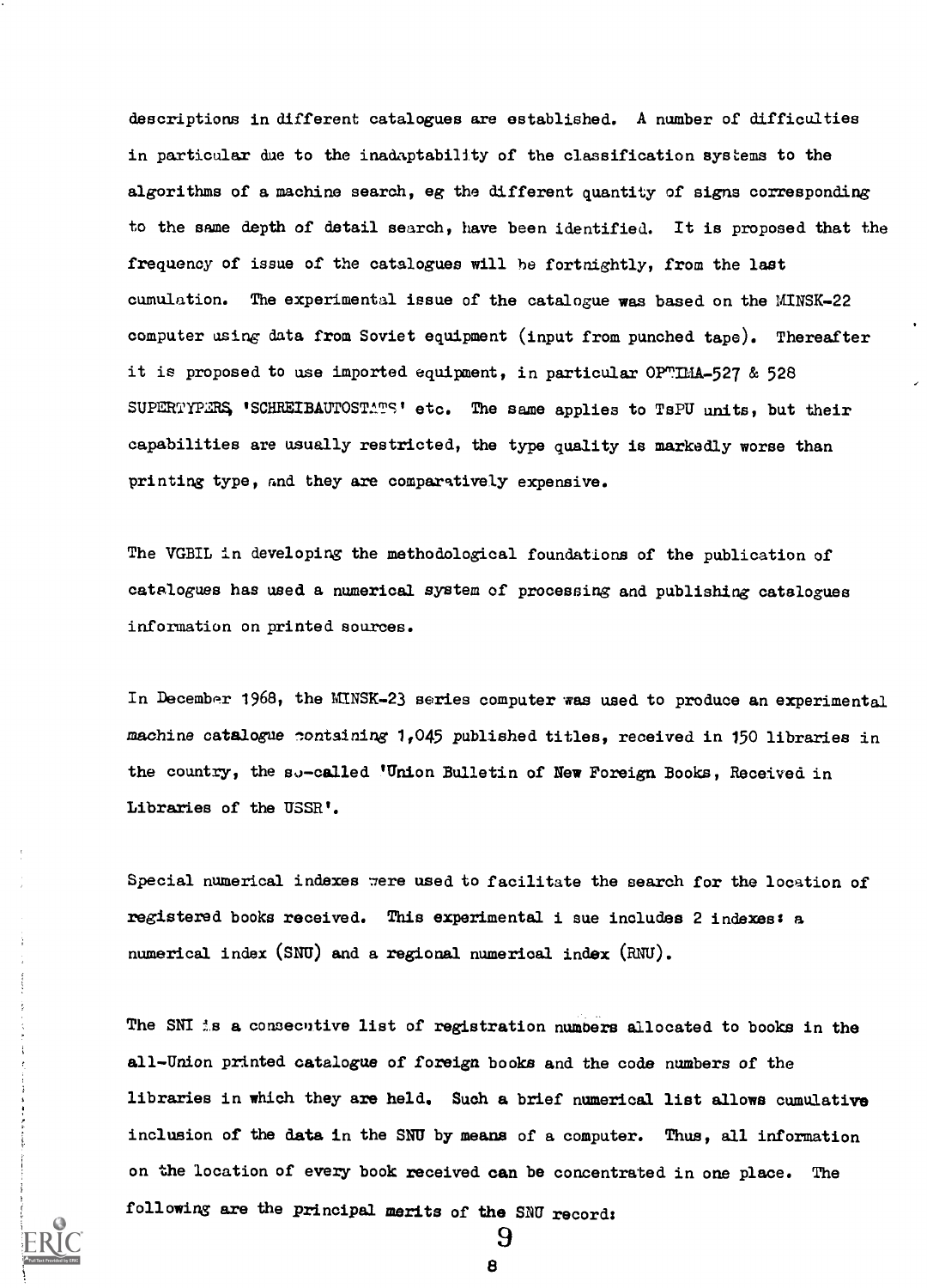The sources are individual, bibliographical texts; Brevity; Possibility of periodical additions and repeat editions: Concentration of the information on book locations in one place; Elimination of duplication in the information contained in the PSK text; and thus the possibility of a single entry for each book; which will reduce the volume of the printed catalogue by about  $1/3$  per annum.

The purpose of the RNU is to centralise the issue of regional union catalogues. The RNU is a record of the registration numbers of books received, grouped regionally, ie after coding the administrative, territorial unit, all books held in that territory are listed jm numerical order. The RNU likewise states the number of copies available in the region, of each recorded book. For this, the number of the book is repeated as many times as there are copies held.

The possibilities of the method of numerical index system compiled by computers, is not restricted to the production of SNU and RNU. A further development of the system by the issue of the following numerical indexes, is contemplated:-

A numerical index according to libraries. This includes the codes of all individual libraries, followed by a numerical list of the books held therein. Such an index considerably facilitates the exchange of information of books included in the inter-library subscription scheme (MBA-ILSS);

A. numerical index of the administrative affiliation of the individual libraries; A regional numerical index of library types; An index of regional administrative library numbers; A numerical index by languages; in this index books are grouped by the language in which they are published;

A numerical index by country of publication. In addition, standard 10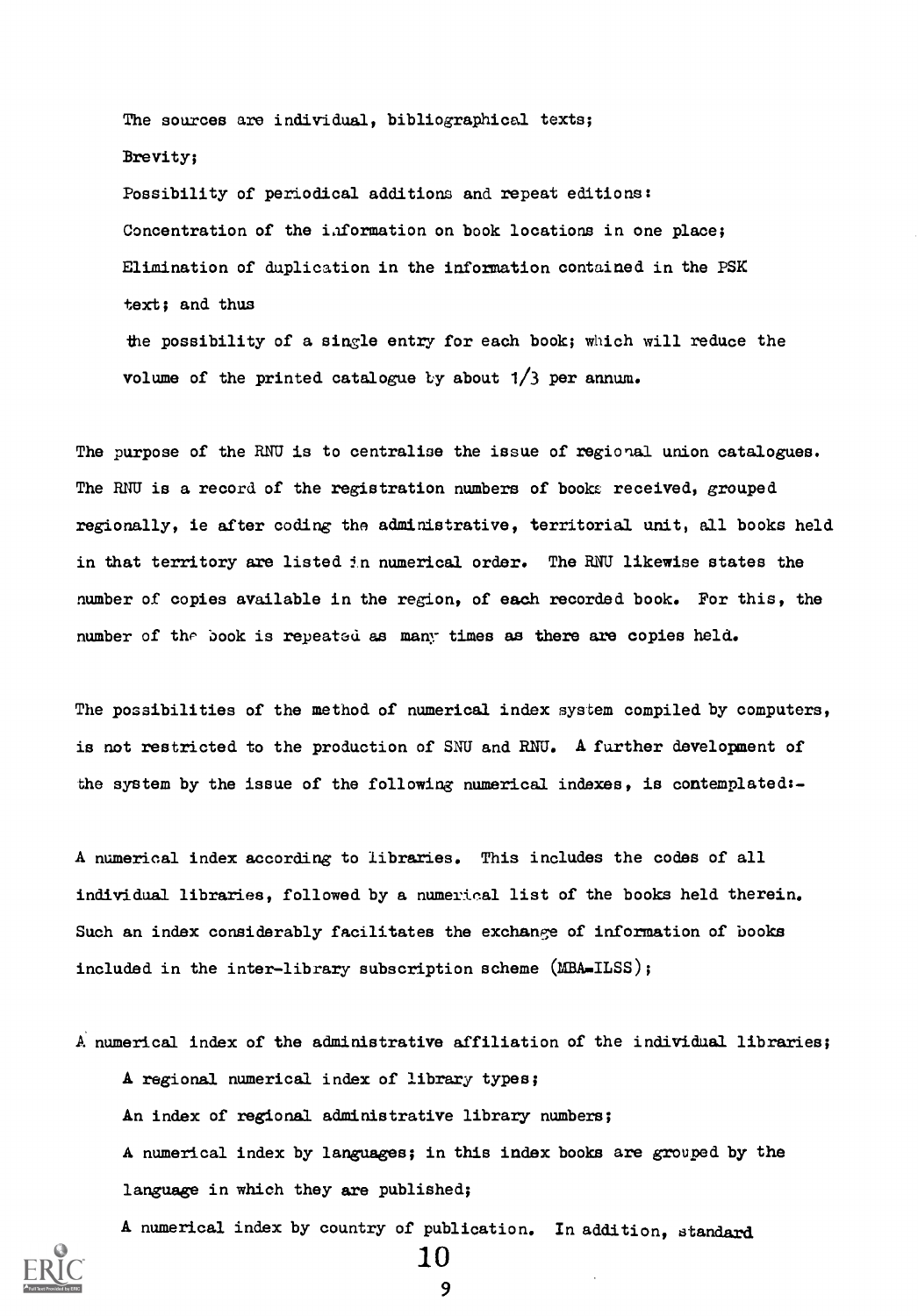numbering allows the catalogue to be complemented by various indexes showing the contents of registered books.

The experimental issue of the Printed Union Catalogue is provided with a special numerical table, which allows information to be given in the form of the registration numbers of books. Correctness of the number transmitted can be verified by a check figure which in the text of the catalogue is divided from the registered number by a dot. This control figure is obtained from the figures forming the registration number, in the form of weighted position coefficients by the computer.

In this developed methodology, the programs for solving stated problems are divided into 2 groups: the first group is intended for processing the information received in the libraries with the purpose of ultimately storing the essential data on the books in the machine memory.

The second group comprises the programs intended for retrieving the date of the indexed publications and statistical abstracts of the retrieved data: in other words, they constitute a complete or partial selection of the data and their classification by any preferred indications.

#### INFORMATION SEARCH (DATA SCANNING) SYSTEMS

A part of the search for documents for a particular subject enquiry is called an information search or data-scanning procedure. Recently, particular attention has been devoted to the development of automated systems on a descriptor basis.

A particular feature of the descriptor vocabulary of PS systems is a wide subject range embracing a series of branches of science and technology. Evidently, information-search languages will become basic for a narrow-band scanning of documentary sources according to combinations of a plurality of characteristics.

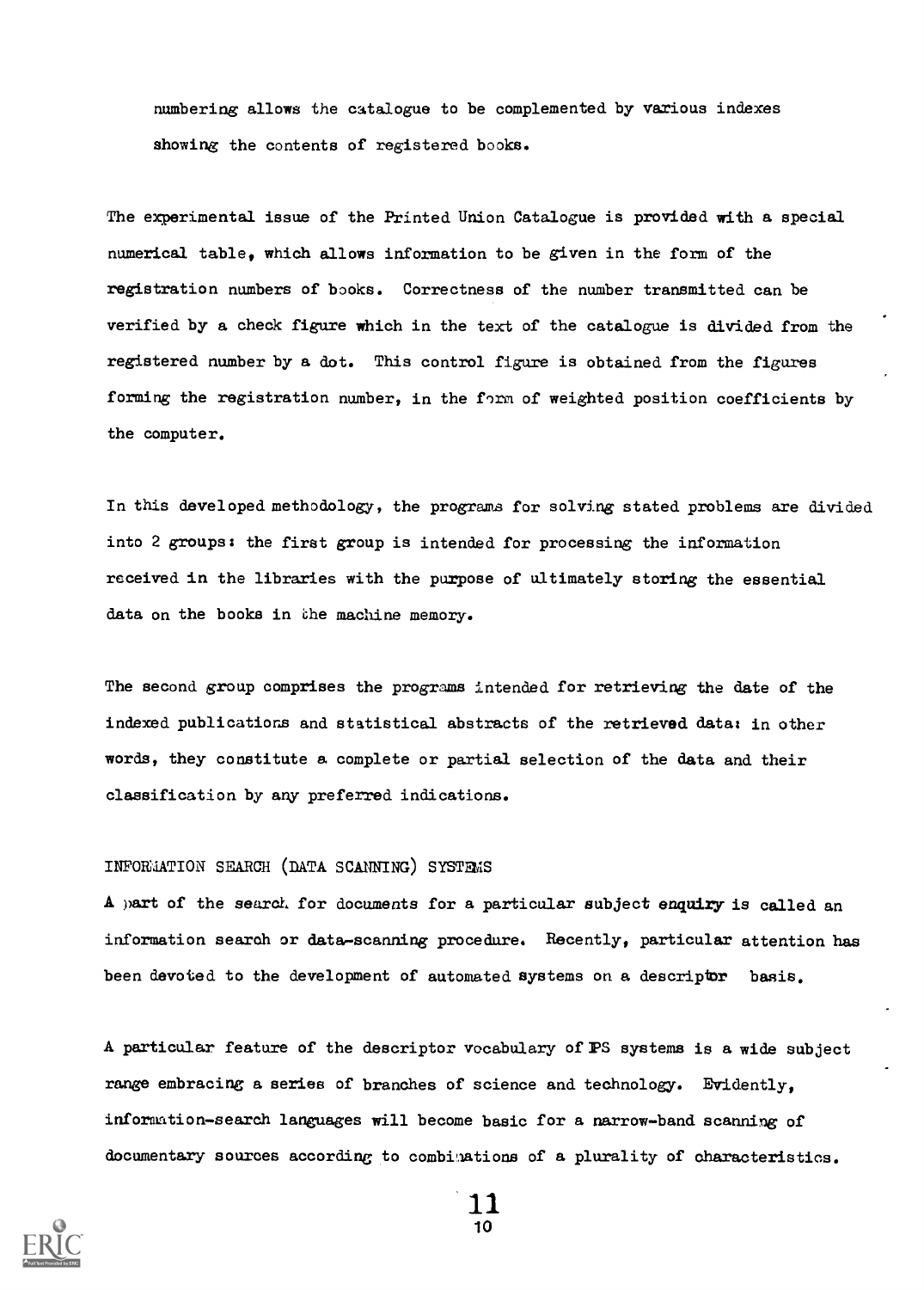It should be noted that in most of the present day, automated IPS systems the electronic computer is charged with the following duties: search within a large but specifically arranged field of scientific and technological information, and the issue of answers to a question in predetermined form. In this case the human operator carries out the indexing of the documents for entry into the computer, together with the concept evaluation of the document information, performing conceptual analysis and indexing the received requests, compiling the descriptor dictionary etc.

The V I Lenin State Library are compiling an IPS system for library techniques and bibliography. Each year, this system will receive about 15,000 documents. Indexing is performed by extracting the descriptors from the document content. The scientific and technological section in conjunction with the library specialists have commenced the compilation of Russian and English descriptor dictionaries which will allow the immediate introduction of documents containing abstracts in either of these 2 languages. The preparation of a body of working material has begun, 1,500 documents on the particular subjects have been selected. Thereafter it is proposed to utilise a technique of automatic indexing from abstracts or other condensed texts, and for books, using annotations and chapter headings.

Work is currently proceeding on the creation and introduction of a system for the selective dissemination of current information by computer. IRI systems are essentially information search systems operating in periodic search cycles for continuing requests on a body of data arriving during specified time intervals. Considering that the requests held in memory are substantially constant, the operation of an IRI system may be regarded as being easier than that of IPS systems for retrospective searches for reference and bibliographical services.

The IRI system substantially consists of using an electronic computer to distribute



12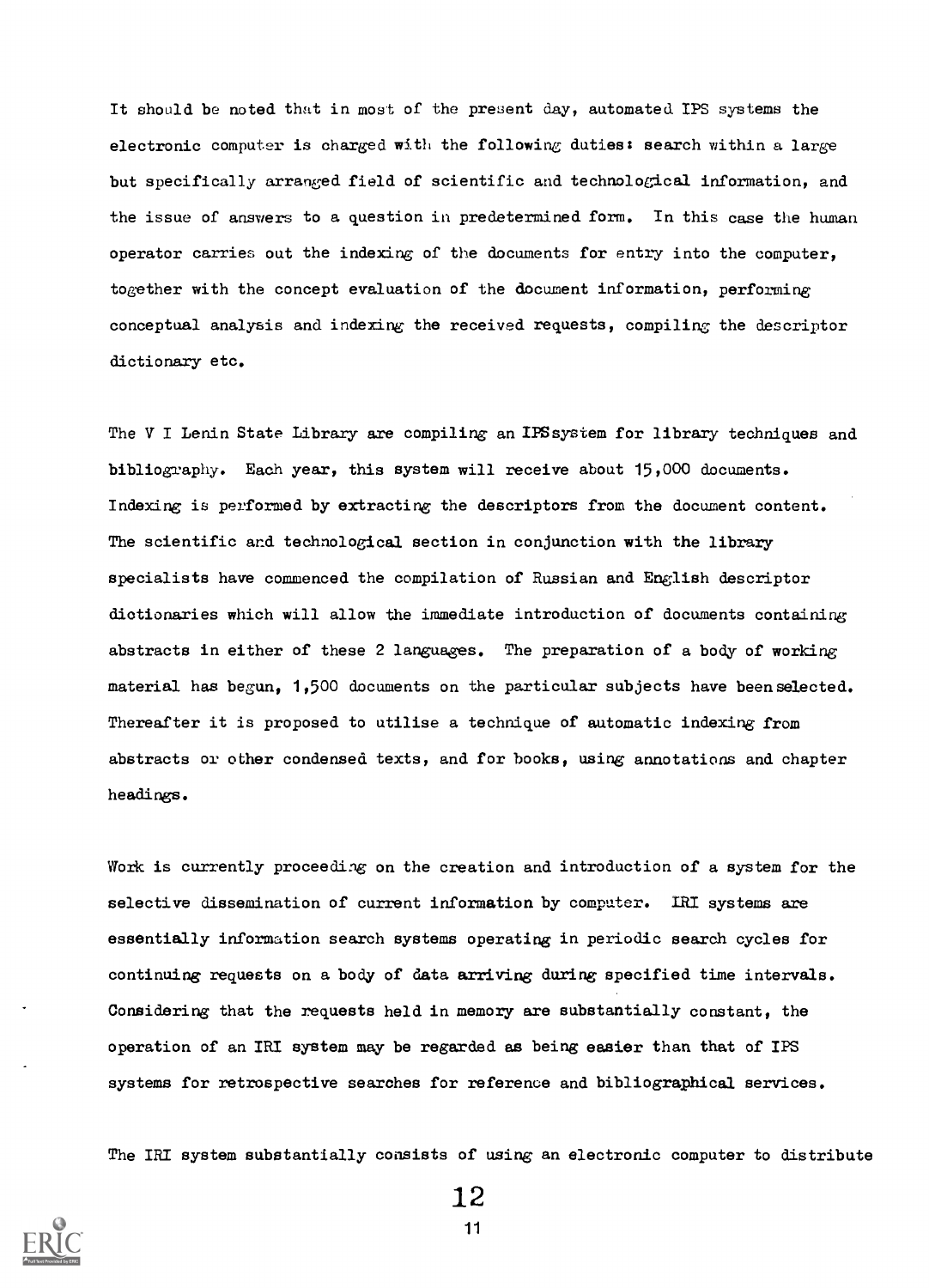to a circle of specialists, information on new acquisitions of literature on the subject which they may require for their current activities. The requirements of the specialists are presented in the form of detailed subject questions incorporating a body of distinguishing. symbols.

These requests are also formulated with the help of descriptor and logical operators 'AND', 'OR', 'NOT'. Comparison of the requests with the dascriptors of the documents, is carried out with a simple (not inverted) descriptor array.

In the development of a rational IRI arrangement and evaluation of its efficiency, experiments were made in Leningrad with an tURAI-21 electronic computer, with a view to later development in a more highly developed computer. The documents used were bibliographical and annoted record cards for retrospective search on the principles used in ISP descriptors on the subject 'Antennae and Wave-Guide Techniques. The number of descriptors and keywords in the search profile of a document averaged 7. The descriptor pattern was transferred to punched cards which also carried the running number of the document. On an average,  $2.5$  punched cards were used for each document.

The criterion of matching is that the documents are provided when input with a full set of the elements of the search request in the search pattern as is used in the pattern of the search request.

The search 10.4ult is presented in the form of a tabular print showing the numbers of the profile lists and the number of documents issued against each profile list.

Requestors were sent photostats of the cards corresponding to the numbers of the documents selected.

ことにかいいと、現在、現在の中にある新聞の転換をきるともにもあるます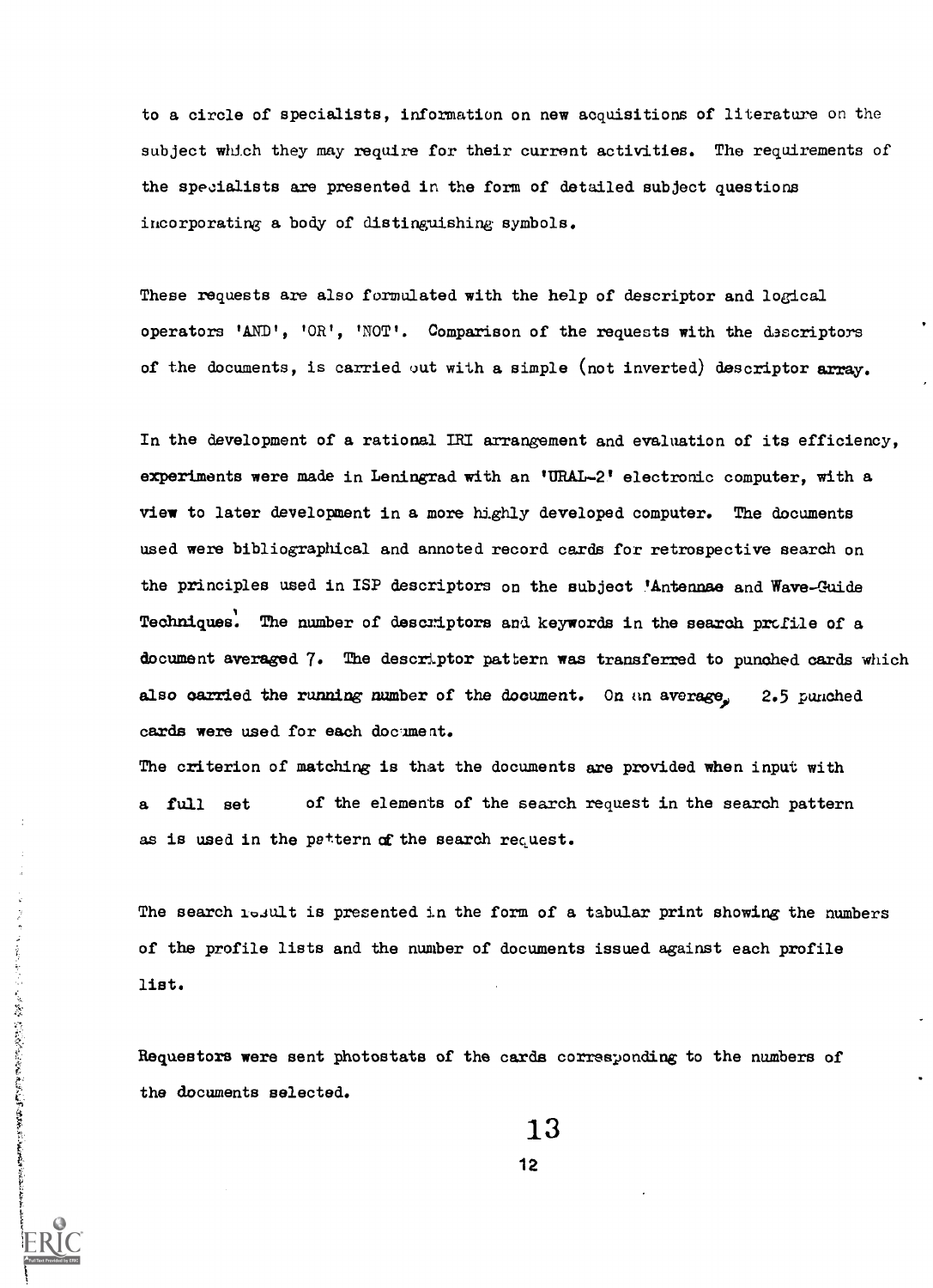Simultaneously, the requester receives a reply card on which he notes the items for which he requires originals and gives an opinion of the relevance of the documents provided with his request for information. The necessary number of copies of primary sources, based on the requests received, is then prepared. Besides determining the number of documents to be copied, the reply card is also used to evaluate the working of the system, to correct profile lists, and to analyse the errors occurring in the processing of the information.

The reply system not only permits control and improvement of the working of the CID system. but also furnishes interesting data on the dynamics of the requests for information. The format of the reply card was developed allowing for the difference between the concepts of relevance and pertinence.

A document is classed as relevant if it objectively satisfies the request in the form presented by the requester. Objectivity was defined in the sense that correspondence between the document and the request was determined independently of the subjective information requirements of any particular expert.

A document was classed as pertinent if answered the subjective information requirement of the requester.

As a result of contact with the requesters (reply service), the following conditions for the identification of pertinent but not necessarily relevant documents have been established:

The documents referred to a fringe field, of interest to the requester;

inaccurate formulation of the request - it failed to indicate the important aspects;



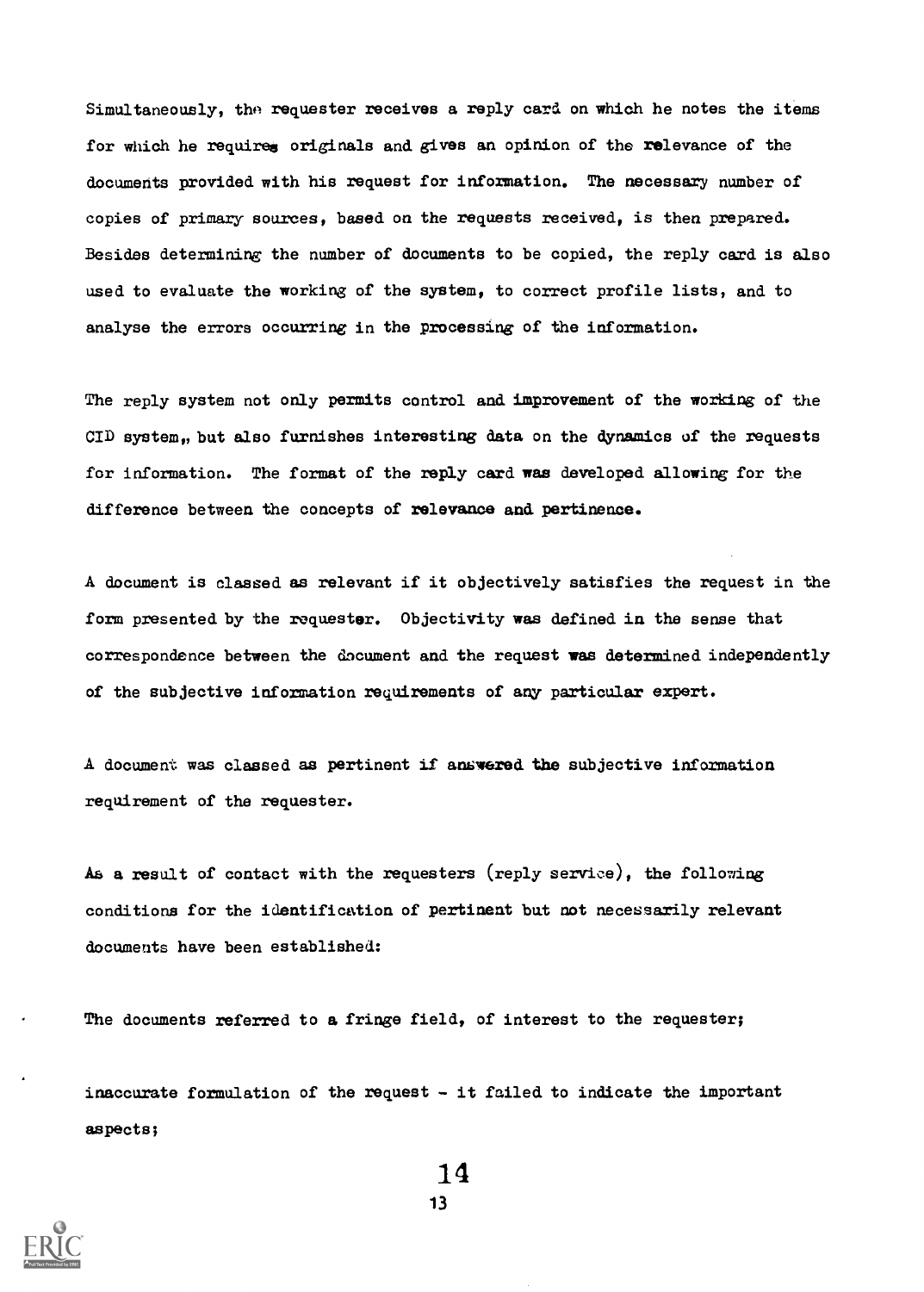The refusal of relevant documents by requesters was found to be due to the following causes:

Document already known;

Document is unintalligible owing to a lack of informative content in the bibliographical description and annotation;

The request was outdated and no longer interested the requester;

Certain aspects had been omitted in the formulation of the request, which restricted the scope of the material provided.

It will be plain from the above that the causes determining the divergence of the indices of information noise by relevance and pertinence, is in great measure associated with inaccurate formulation of the request(s).

Loss of relevance in information is shown by the analysis to be due on the one hand to defects in the descriptor system used for the document  $(12\%)$ ; and on the other hand to defects in the actual IRI system itself, determined by incompleteness of the search program, and technical faults  $(35\%)$ . It is proposed to make a check of the sub-routines, which would reduce these losses to a minimum.

On an experimental basis, an orientation survey was made on the economic expenditure for development, distribution and operation of IRI systems.

Preliminary estimates have shown that service for 500 subscribers each filling an average of 10 requests, necessitating the scanning of  $21,000$  secondary information sources per year, could be run with 5 persons, (if only periodicals



5' 14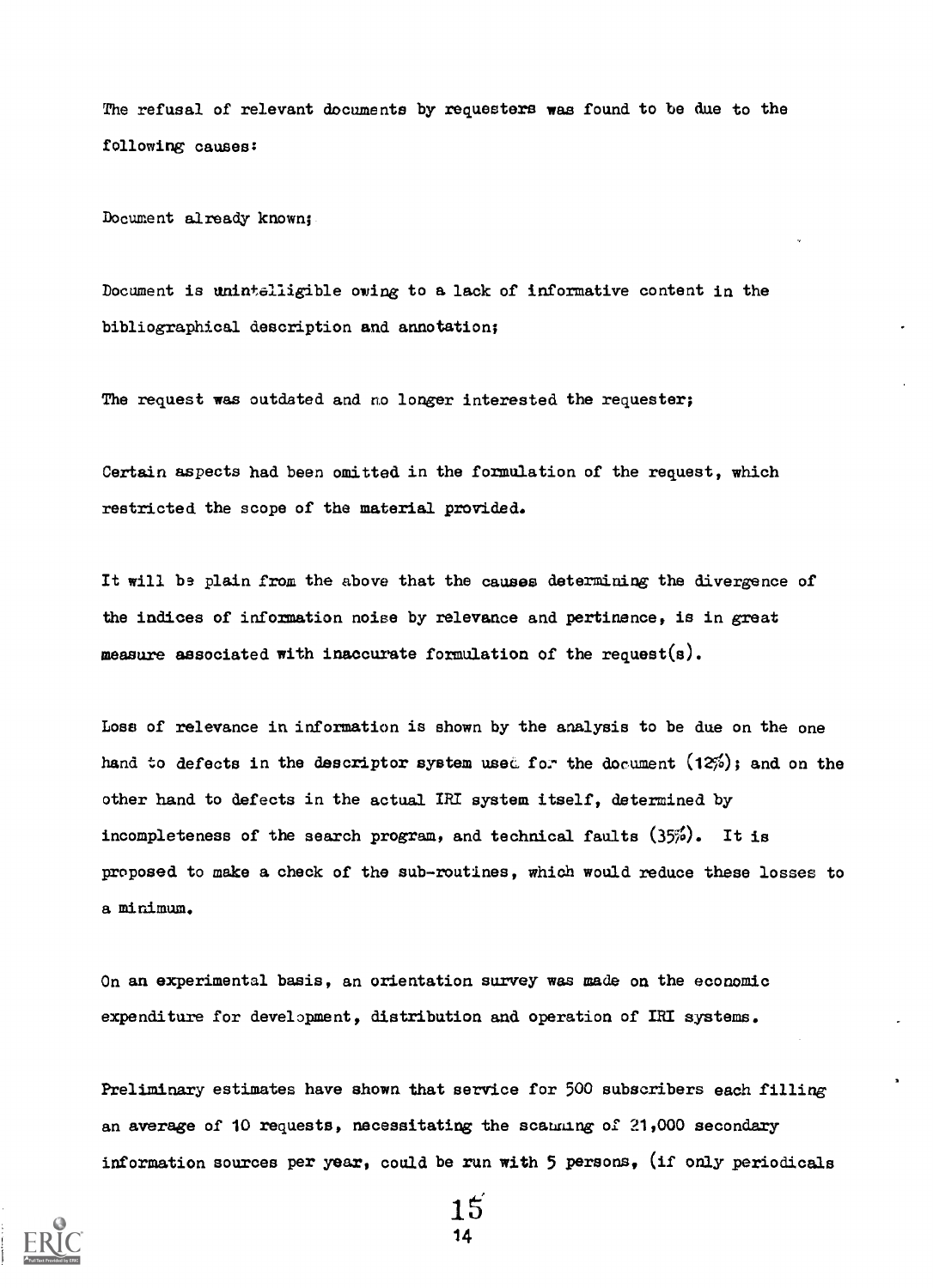are included in the scan, averaging 250 units per week), allowing for the need to condense their contants, not less than 11 persons will be required for the same service.

#### AUTOMATION OF SUBSCRIBER SERVICES

 $\frac{1}{2}$ 

Library service problems include, besides the operational information of readers in regard to the available literature, also the up to date acquisition thereof.

In the GPNTB of the USSR, a system of automated registration, issue and return control of literature exchanged under the inter-library subscription service (MBA) is being installed.

The library stocks of the GPNTB USSR are used under the MBA scheme and also by more than 7,000 industrial undertakings, scientific establishments, universities, special libraries and other institutions of the USSR. More than 300,000 printed units are issued annually within the scheme.

The technology of this service is in 2, independent stages:

First stage: the permanent record of the subscriber (postal address, full title of the establishment or library, and the GPIEB number allocated that subscriber) is recorded on punched tape by a STA-2M teletype. This information is recorded in numerical order of subscribers on magnetic tape (WL). The information on the ML is corrected as required for change of data of the subscriber or the edition.

In addition, for each book prepared for despatch to a subscriber, a machine-readable card is typed with the store number, stock number of the printed book, and, for periodicals, year of publication,volume number, issue parts etc. This card is inserted in a special pocket bearing the same information and the whole pasted on the inside of the binding of the book.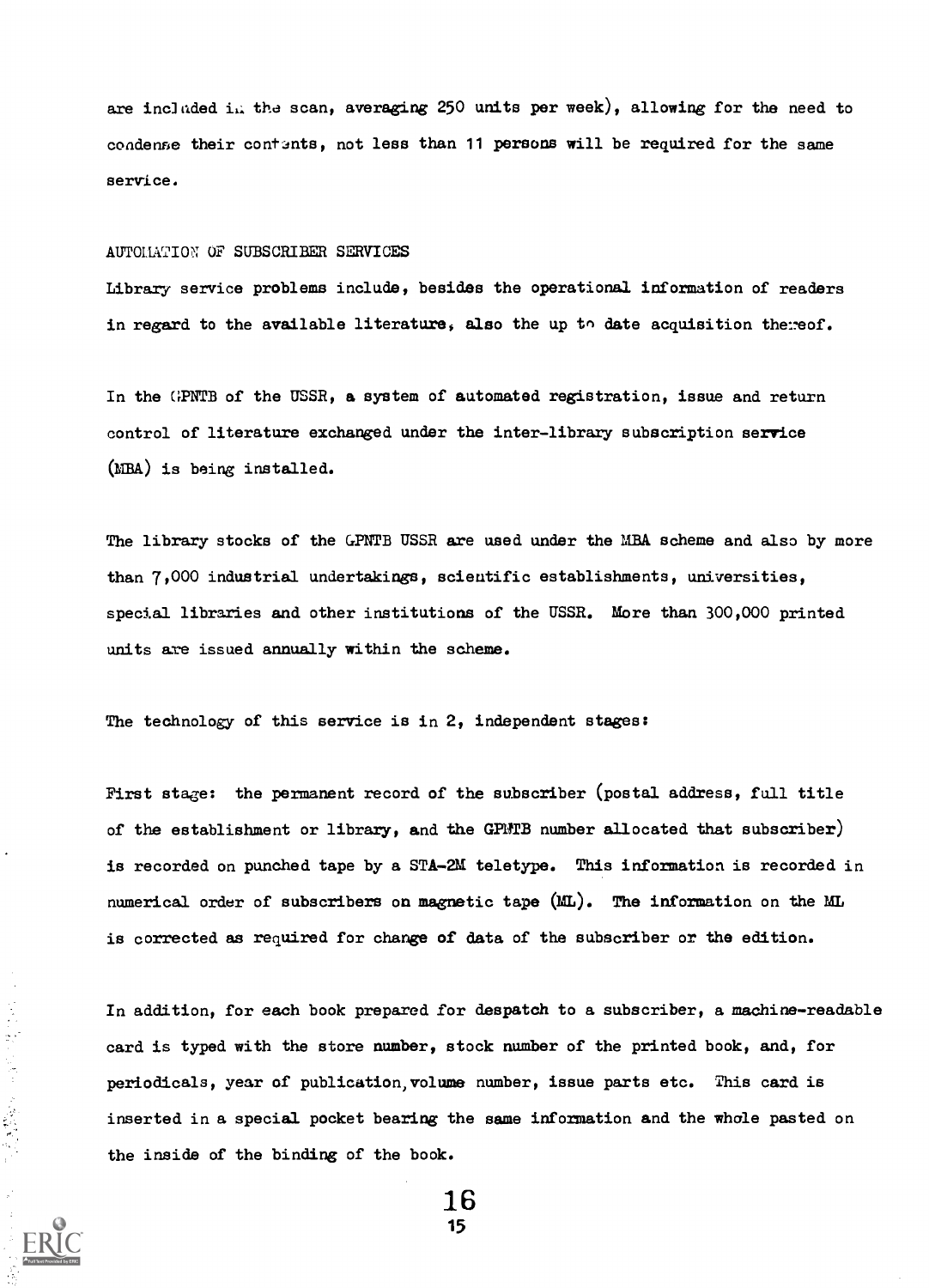The maximum length of the information on the card, including spaces and punctuation, should not exceed 30 characters.

Second stage: recording current information.

Using a 'Supertyper' automatic typewriter the operator records on punched tape the book's data from the machine card, and the number of the subscriber to whom it is being dispatched.

When processing information for books returned, the subscriber number is substituted by an '0'. In this case only one item is recorded on the perforated tape - the date of dispatch or return of the item.

The punched tapes bearing this record with the informatiom relating to the issue and return of the books are fed to a MINSK-22 computer. The record of the returned book is checked against the information in store, after which the corresponding references are wiped from the magnetic tapes (ML). Thus, the tapes carry information on the state of loans under the MBA scheme.

The computer produces a registration list of the issue and return of literature for each date, and in addition, for each subscriber number to which a book has been dispatched, it gives his full postal address and a reminder of the date of return. The printed adoresses are pasted on the postal wrappers and the reminder placed inside. The program automatically controls the return of the books on the date due and issues a debit notice, containing the subscriber's number, da'e of return of the book, and details of the same, and a printed address label which is pasted on the envelope dispatched to the subscriber.

In case of need the program can give details of what is due from any particular subscriber or subscribers. Thus, the manual earch for addresses in a card file,

17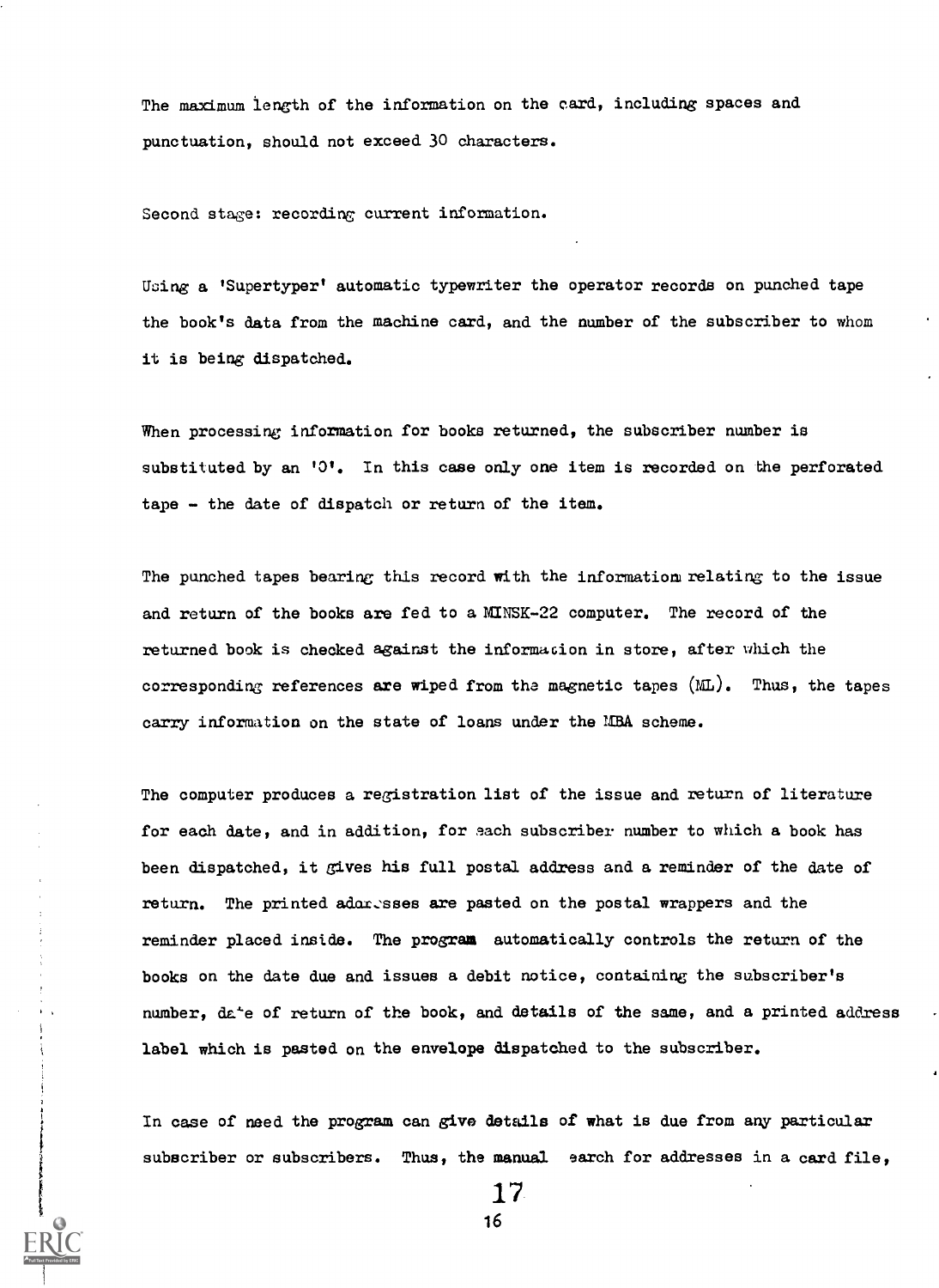and writing addresses on postal covers, are completely eliminated from the library procedures. This has cut the time to dispatch of the borrowed literature by half, and practically completely excluded any errors in writing addresses.

The procedure for literature returned by subscribers has also been greatly accelerated. The mac \_ne card is withdrawn from the pocket on the book, and all its data transferred to a punched tape which at the end of the day is transferred to the computer bearing all information on books returned, and on the next day the material is returned to the store.

Thus during one day the operator of the MBA service can deal with 800-900 printed units. Manual search of the geographical card index for addressee and search for publications in the issue card index, are completely eliminated. The transfer of these operations to the computer has allowed the MBA operators to increase their productivity by nearly 6 times, and shorten the delay in returning borrowed publications from the MBA to the library store, from 5-10 days to 1-2 days only.

It is proposed later to transfer all stock-control and statistical procedures and search operations to the computer from both the stock-control and the subscriber service sections.

The V I Lenin State Library are using a computer to develop a system for transfer and distribution of readers' and subscribers' demands. The flow of demands from the individual reading rooms, amounts to nearly 500 orders per hour. The system of book storage used by the V I Lenin State Library does not exclude the possibility that individual copies of one and the same edition can be stored on different shelves and even in different blocks, which hampers the transfer of demands. The automated system of reader service which the V I Lenin State Library now proposes to adopt, will keep track of publications issued to readers and sent to subscribers; give information on the possibility of obtaining

17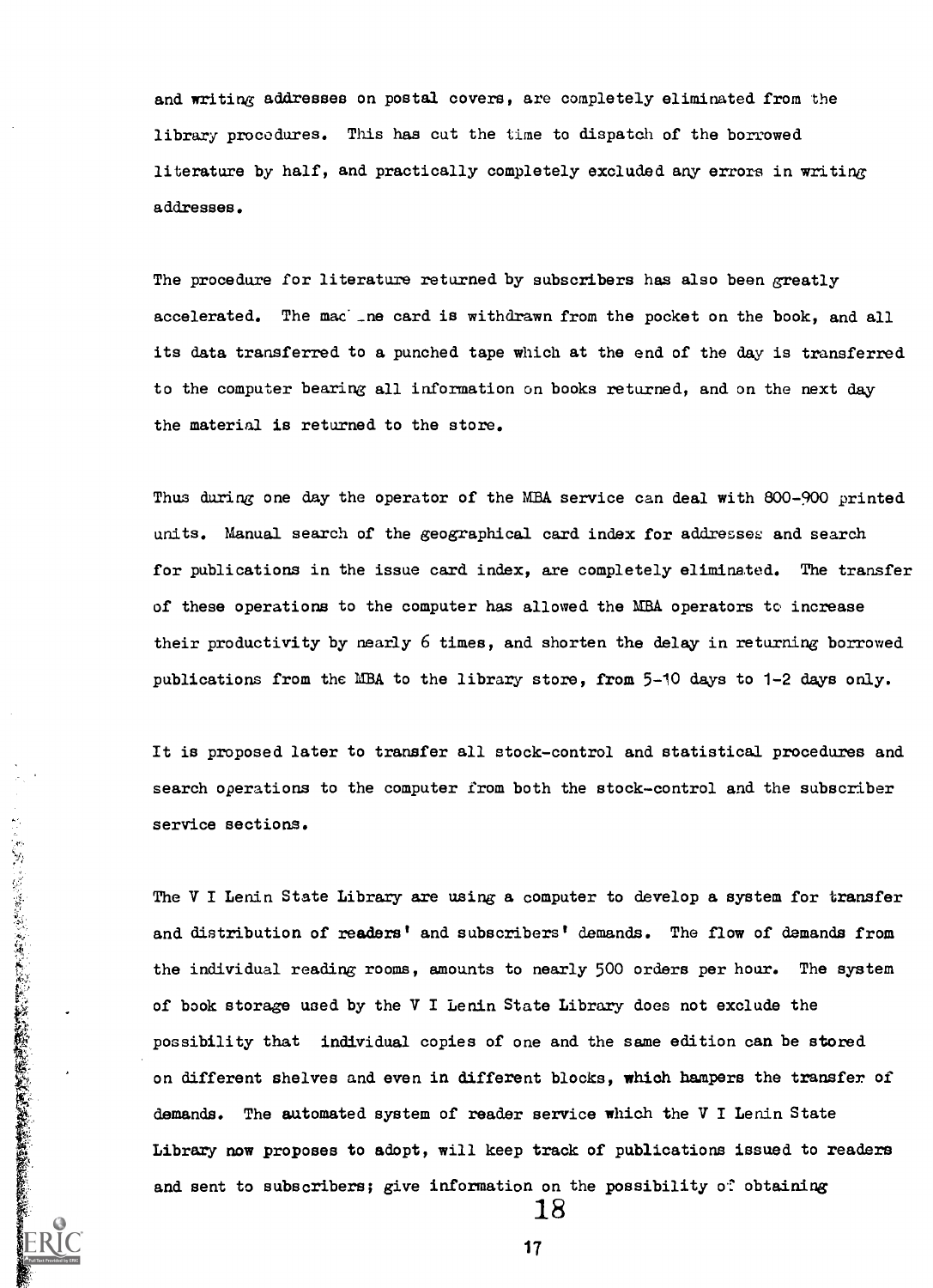literature from the book stores; transmit readers' requests; maintain contract with other libraries; prepare lists of literature awaiting return; carry out statistical control, etc ctc. The equipment is intended to be able to handle up to 75 orders per minute and up to 200-300,000 stored units. The system is intended to employ terminal equipment (operators' desks) and a computer of the ASVT series with multiprogramming. The system will be started in stages, and completed by 1975.

In a library service the fundamental factors and requiring the highest expenditure of labour are the search for documents on a subject basis and the listing of bibliographical information, the preparation of 'Signal' publications, as well as select ive distribution of information. It is just these processes which are now being mechanised and satomated primarily by the use of computers.

The experience of a number of libraries in the operation of such services is that certain of these information services have been automated independently of each other, without account of the functional link. The reason for this is essentially the wish to bring development to the level of practical application as quickly as possible in view of inadequacy of the available labour service.

It is at the same time obvious that the highest economic advantage in the application of computer methods and substantial increase in the efficiency of information handling is attainable by simultaneous automation of all 3 information procedures, taking into account their functional interdependence, and general application of individual operations and routines.

This principle can be applied to the creation of a fully automated system of dataprocurement (ASIO), comprising the algorithms and programs for the computer, the machine language, technological systems and technical means by which these procedures are to be executed.

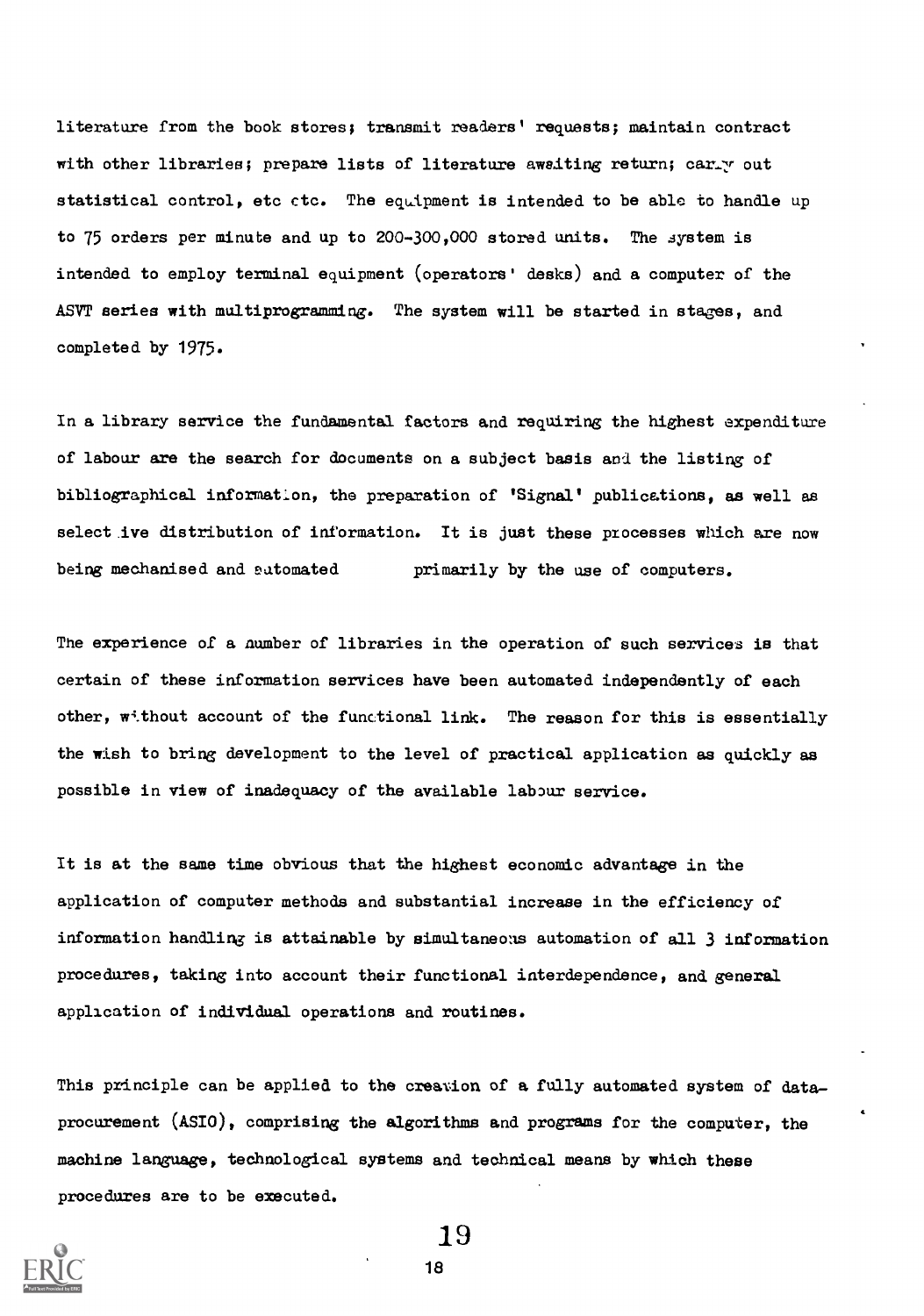It is such a system which requires to be developed and introduced in the practice of the GPNTB USSR.

The system is intended to operate with the literature resources in a wide, polymathic field. Embodiment of the system is intended to be based on the use of third-generation computers using standard arrangements of data-preparation on punched cards and tapes, as well as visual scanning devices by CRT and teletype units.

The characteristic feature of ASIO as a system is the use of standard software at all levels in the description of documents and 'standard-form' requests, with a standard technique and preparation of the computer input.

The foundation for the development of a standard description format for the documents is the MARC II adopted as a national standard in the USA and suggested as a project for international development.

When completing the descriptive cataloguing format on account must be taken of the characteristic features of use in Soviet libraries.

The standard format will allow the computer to be fed with all the elements of a bibliographical description of the document, factographic data, descriptors or any  $part(s)$  of such descriptive elements without change and reconstruction of the input algorithms and structure of the information blocks.

The program structure of the system is laid down in the form of individual functional blocks, many of which can be used in a number of routines).

The sequence of operations indicated by the algorithms should be continuous, without the use of intermediate data which would require additional processing for continuous operation of the computer.



20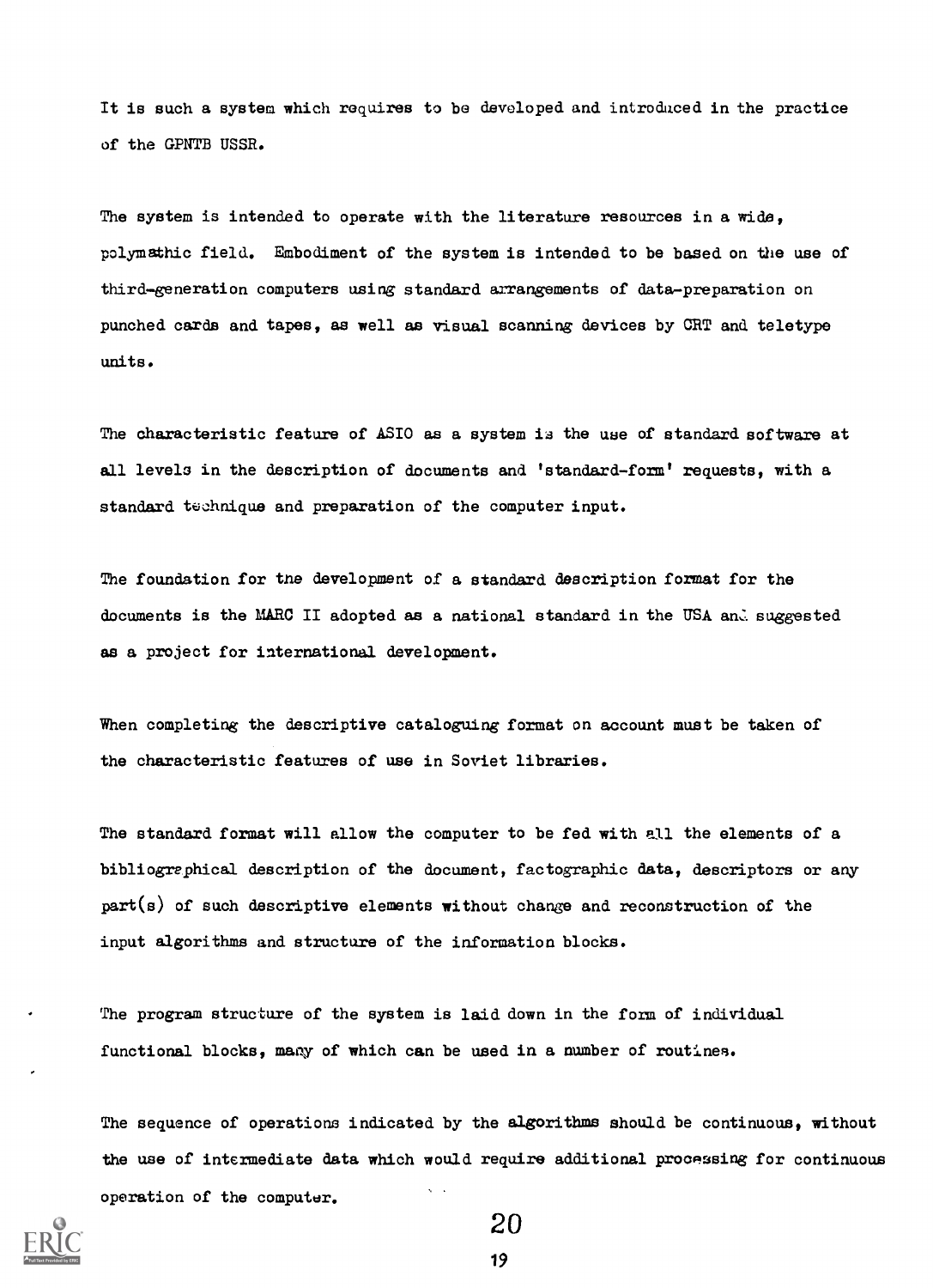The results of the operations must be presented in the same form in which they will reach the requester (card; in selective distribution, page numbers of the index etc).

#### THE COMPLEX AUTOMATION OF LIBRARY PROCESSES

Hitherto, we have been considering the automated systems of information and library procedures based on the use of computer techniques.

However, at the present time greatest attention is being applied to the creation of automated library complexes. From this aspect i' will be advantageous to consider some particular library types, in regard to their work curves, number of readers, and book stocks, and to develop for each of these types an automation system including the following basic components: book store; readers' issuing and control point, catalogue, issue desk, processing section, analysis of information and bibliography, auxiliary facilities. It is to eliminate varied solutions to the overall problem of complex automation of the total of library procedures, that attention is now being principal2y directed.

The Kiev State Institute of Culture is presently developing a system for automating an experimental library which will consist of an admission-recording point, catalogue, book store, issue point, reading room, and a section for the scientific, statistical processing of information.

The admission-recording point will be equipped with automatic turnstiles counting the visitors entering and leaving the library. For this, the visitor inserts a reader's ticket, made of rigid plastic, bearing his individual number, into a corresponding slot on the turnstile. The first 6 figures give information on the educational standard, profession, age and place of work of the reader; the last 4 figures are his individual, serial number.



21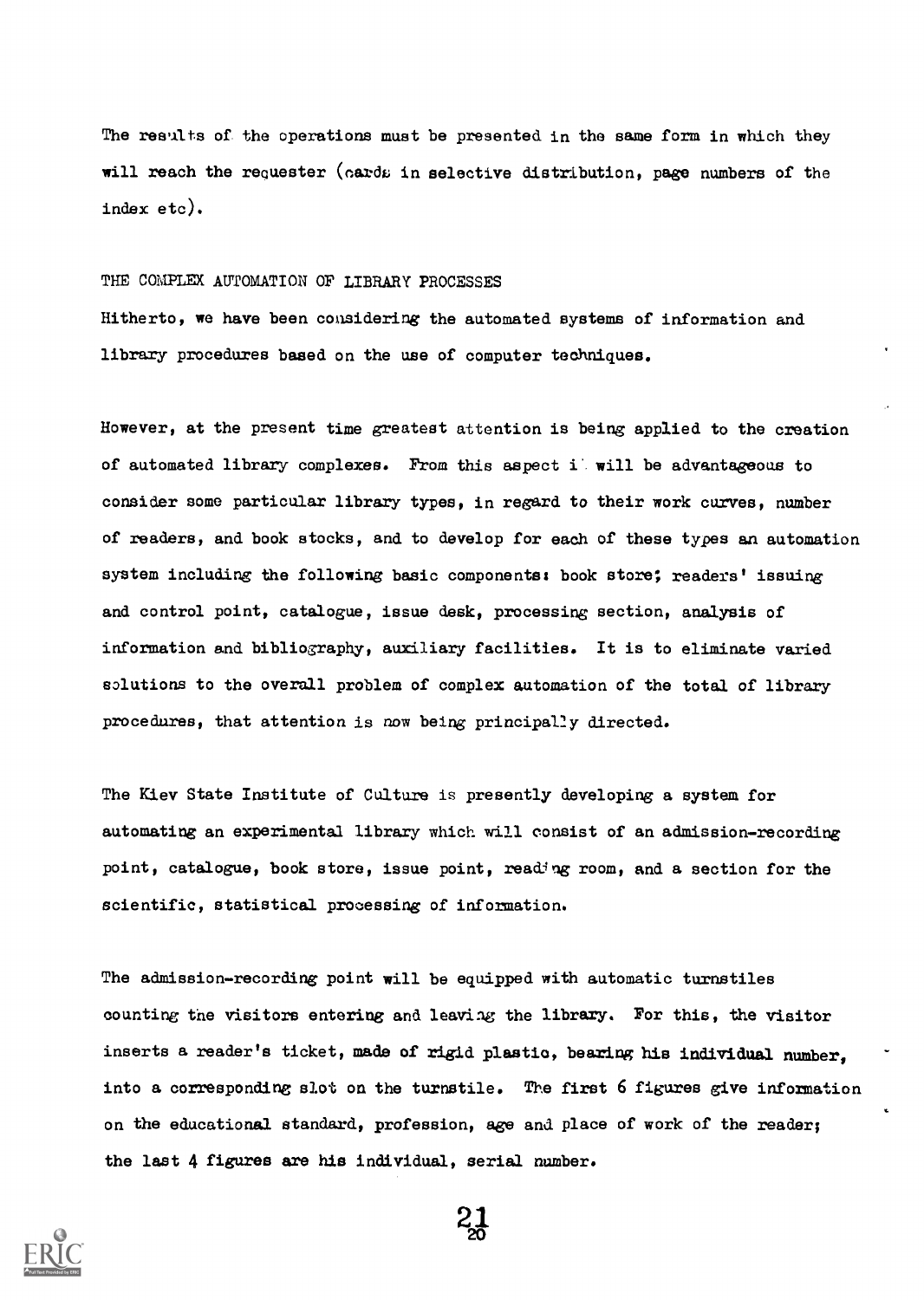The photoelectric unit on the turnstile reads the ticket number and transmits information on the reader through separate communication channels to corresponding counters. After converting and summing the counter readings are transferred to a numerical printout. The data thus received are passed to the scientific and statistical research unit.

The catalogue room is intended to accommodate book-ordering equipment. The reader inserts his ticket in an appropriate slot, and keys on an illuminated panel, the code number of the book required. Pressure on a button dispatches thim code number to the operating memory store of the device. Simultaneously, this records the number of the reader's ticket and date of order. The signals further pass to counters recording the type of the literature ordered by classification sections (mathematics, physics, chemistry, medicine, etc). All information on book orders is reoorded on paper tape.

As the requests are received the central control desk sends orders sequentially to the storage block section, whence they pass to the search and delivery section. Numbers corresponding to the book store number, rack or shelf number. and individual book number are converted into control signals applied to the inputs of conveyor controls and automatic read-outs. These activate the banks of racks installed on rails without passages between the racks, and open to give access to the particular rack indicated in the code. The search and delivery manipulator moves along the row of racks as far as the required shelf and reads the indicated book number automatically. For this purpose the back or spine of each book carries an array of light-optical reflectors consisting of concave mirror elements of 2.5-3mm diameter, arranged in a coded order. These are carried on a flexible, plastic address label which also serves to allow the book to be withdrawn from the shelf by means of a manipulator. If there is no book on the shelf, the manipulator sends a corresponding signal to the issue desk and the central control desk. The time lapse between receiving the order and delivering the book is 2-2.5 minutes.



 $\frac{22}{21}$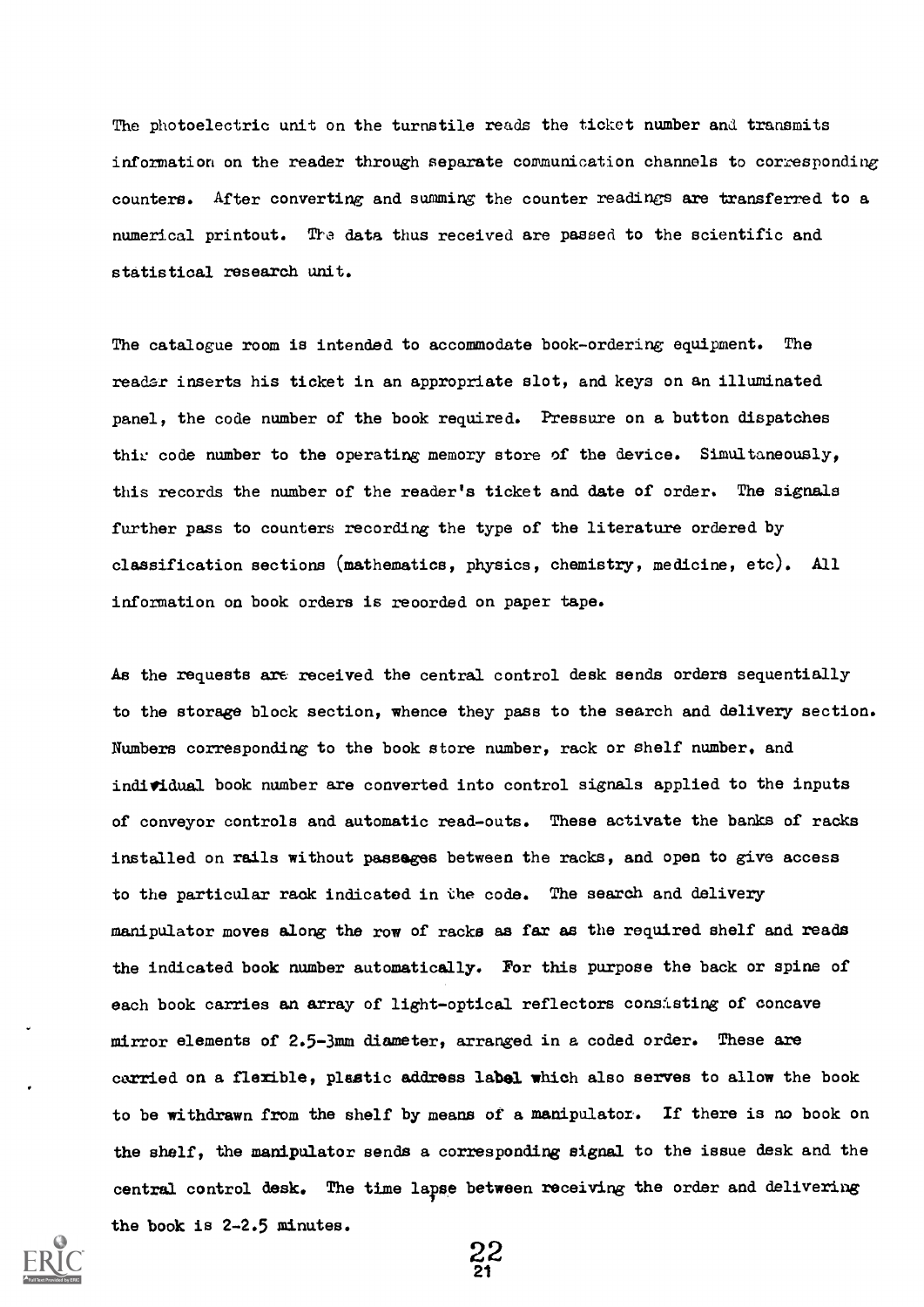The return of books to the shelf is also effected by the manipulator. For this, the books are stacked in a reception bin in no particular order. The automatic readers scan the book address on the address label and corresponding control signals are dispatched to the manipulator which searches for the rack and shelf required. The book is placed in the shelf as last in the row of books already on the latter. Thus, the location of the book on the shelf is not fixed, which allows the use of a fairly simple, automatic manipulator, without the book being assigned an invariable place order.

This automation system will be investigated during a long operating period in the experimental library of the Kiev State Institute of Culture.

A number of academic and educational libraries of the Republics are already conducting researches on the automation of recording and statistical operations using machine-sorted punched cards.

Analysis of the data recovered furnish practical results for improving the quality of book stocks, perfecting the service to readers, and the recording and return of books under the MBA subscriber scheme.

A BATENKO

#### NOTE ON THE TRANSLATION.

Lack of detailed information on Soviet library and information praction. har made it difficult to deduce the meaning of certain passages from the context of the Russian original. This translation has therefore been edited to give the best overall meaning that can be deduced from the text.